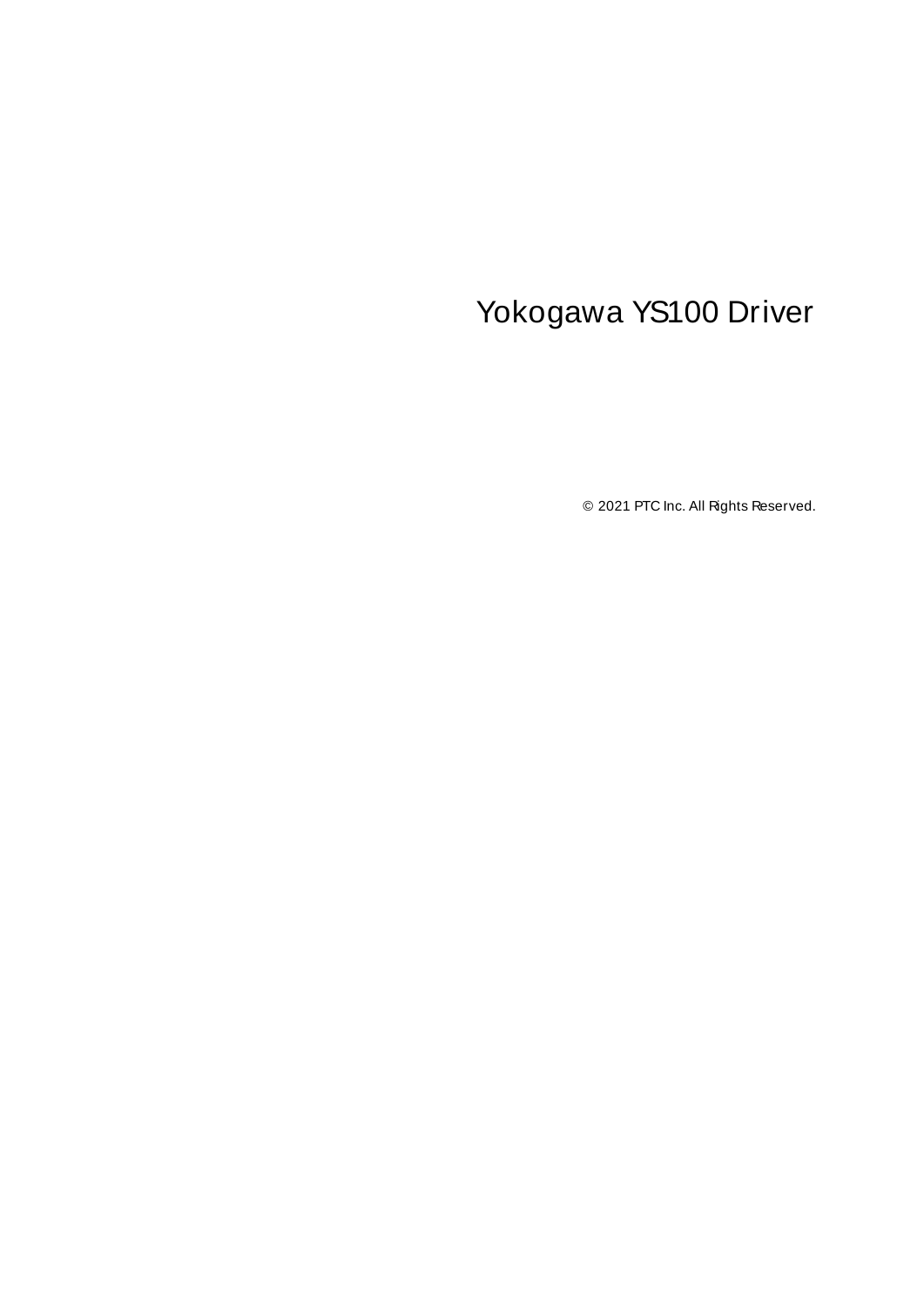# <span id="page-1-0"></span>Table of Contents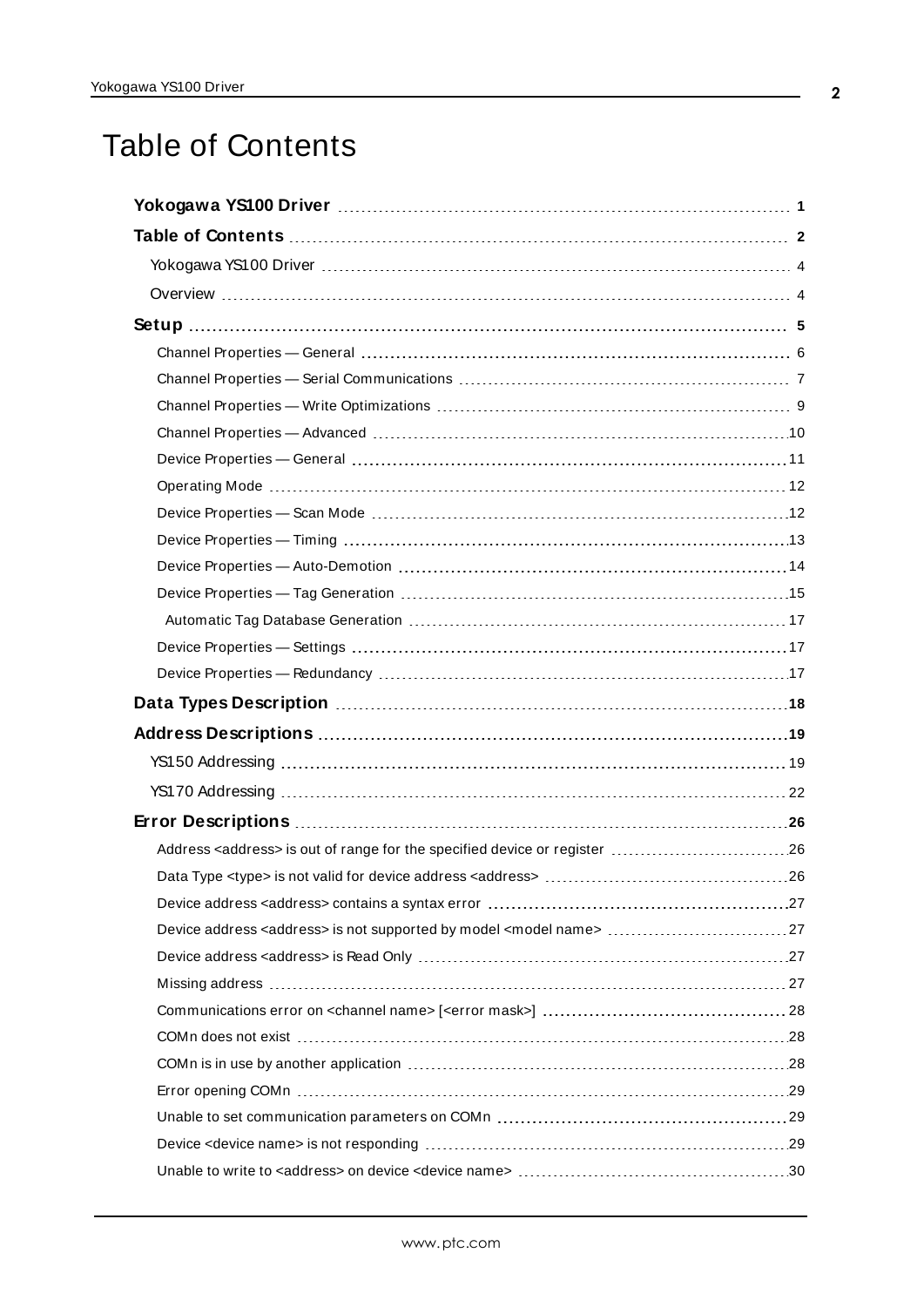| Received unexpected response for tag in block <tag name=""> on device <device name=""> 31</device></tag> |  |
|----------------------------------------------------------------------------------------------------------|--|
|                                                                                                          |  |
|                                                                                                          |  |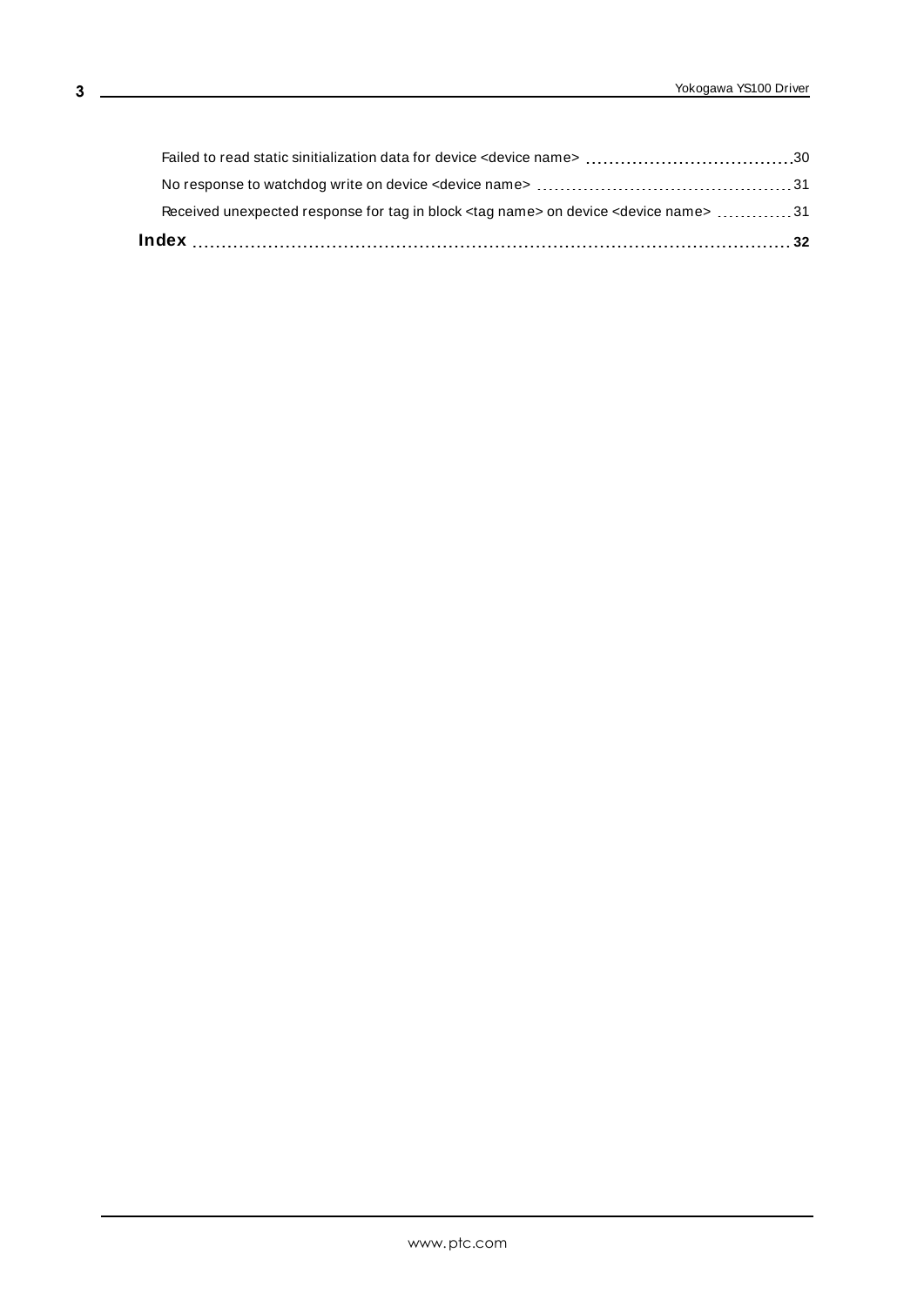#### <span id="page-3-0"></span>**Yokogawa YS100 Driver**

Help version 1.023

#### **CONTENTS**

**[Overview](#page-3-1)**

What is the Yokogawa YS100 Driver?

**[Setup](#page-4-0)**

How do I configure a device for use with this driver?

#### **Data Types [Description](#page-17-0)**

What data types does this driver support?

#### **Address [Descriptions](#page-18-0)**

How do I address a data location on a Yokogawa YS100 Serial device?

#### **Automatic Tag Database [Generation](#page-16-0)**

How can I configure tags for the Yokogawa YS100 Driver?

#### **Error [Descriptions](#page-25-0)**

<span id="page-3-1"></span>What error messages does the Yokogawa YS100 Driver produce?

#### **Overview**

The Yokogawa YS100 Driver provides a reliable way to connect Yokogawa YS100 Serial devices to OPC client applications; including HMI, SCADA, Historian, MES, ERP, and countless custom applications. It is intended for use with the Yokogawa YS100 family of serial devices.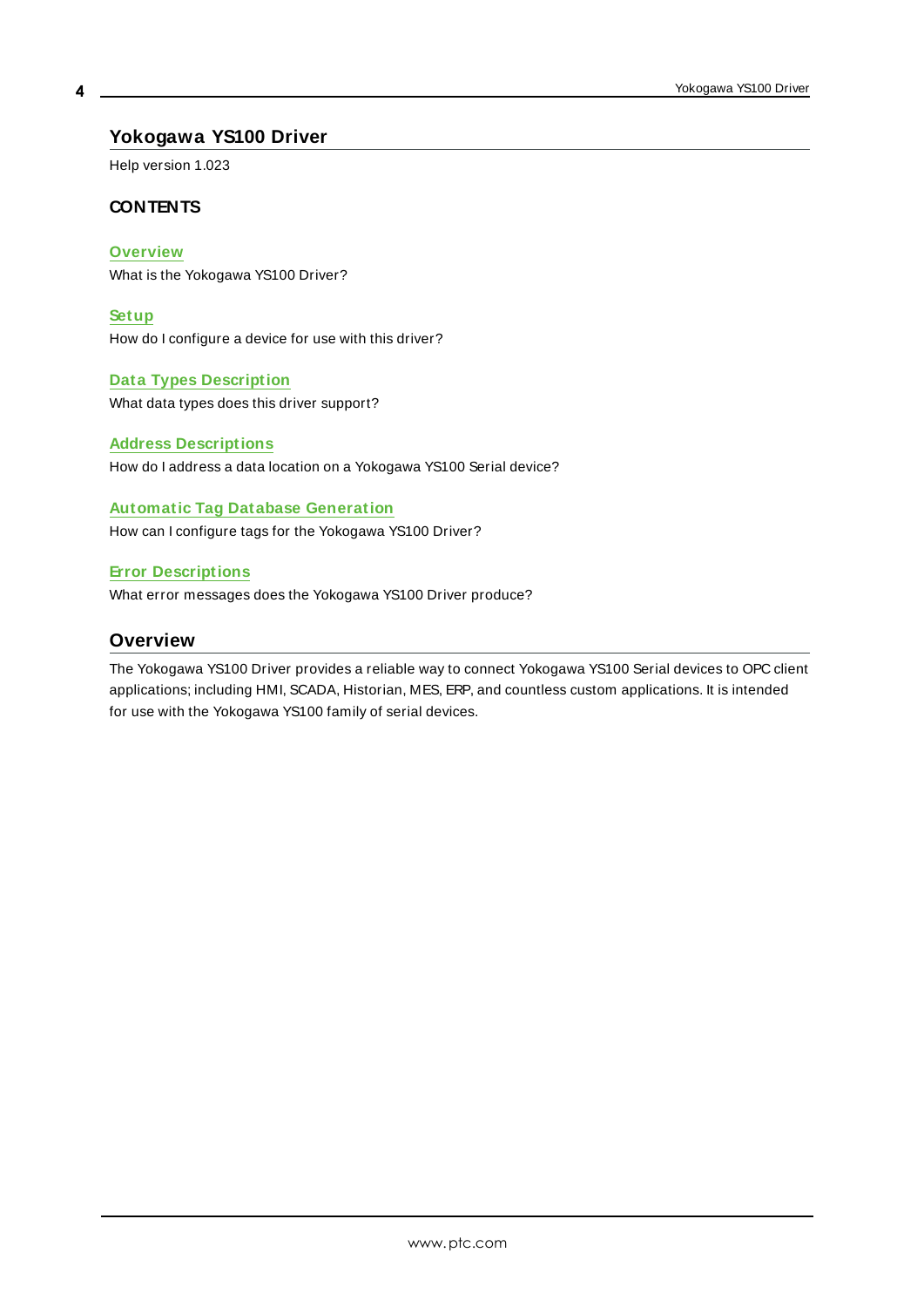#### <span id="page-4-0"></span>**Setup**

#### **Supported Devices**

YS150 YS170

#### **Communication Protocol**

YS100 Command-Response Message Format

#### **Supported Communication Parameters**

Baud Rate: 1200, 2400, 4800, and 9600 Parity: Odd, Even, and None Data Bits: 8 Stop Bits: 1 and 2

**Note:** When using the RS-232 dedicated port with a RJ45 connected to the front of the unit (located beneath the swing out cover), the communication parameters will be fixed at 4800 Baud, No Parity, 8 Data Bits, and 1 Stop Bit.

#### <span id="page-4-2"></span>**Ethernet Encapsulation**

This driver supports Ethernet Encapsulation, which allows the driver to communicate with serial devices attached to an Ethernet network with a terminal server. It may be enabled through the Communications dialog in Channel Properties.

#### **Channel and Device Limits**

The maximum number of channels supported by this driver is 100. The maximum number of devices supported by this driver is 16 per channel.

#### <span id="page-4-1"></span>**Device ID (PLC Network Address)**

Yokogawa YS100 serial devices are assigned Device IDs in the range 1 to 16. When communicating with a device in Peer-to-Peer Mode, use the RS-232 dedicated port with a R45 connected to the front of the unit. The fixed address is 0.

#### **Flow Control**

When using a RS232 / RS485 converter, the type of flow control that is required will depend on the converter's needs. Some do not require flow control, whereas others require RTS Flow. Consult the converter's documentation to determine its flow requirements. An RS485 converter that provides automatic flow control is recommended.

#### **Notes**:

- 1. When using the manufacturer's supplied communications cable, it is sometimes necessary to choose a flow control setting of **RTS**or **RTS Always** under the Channel Properties.
- 2. The Yokogawa YS100 Driver supports the RTS Manual flow control option. This selection is used to configure the driver for operation with radio modems that require special RTStiming characteristics. For more information on RTS Manual flow control, refer to the server help file.

**See Also: [Settings](#page-16-1)**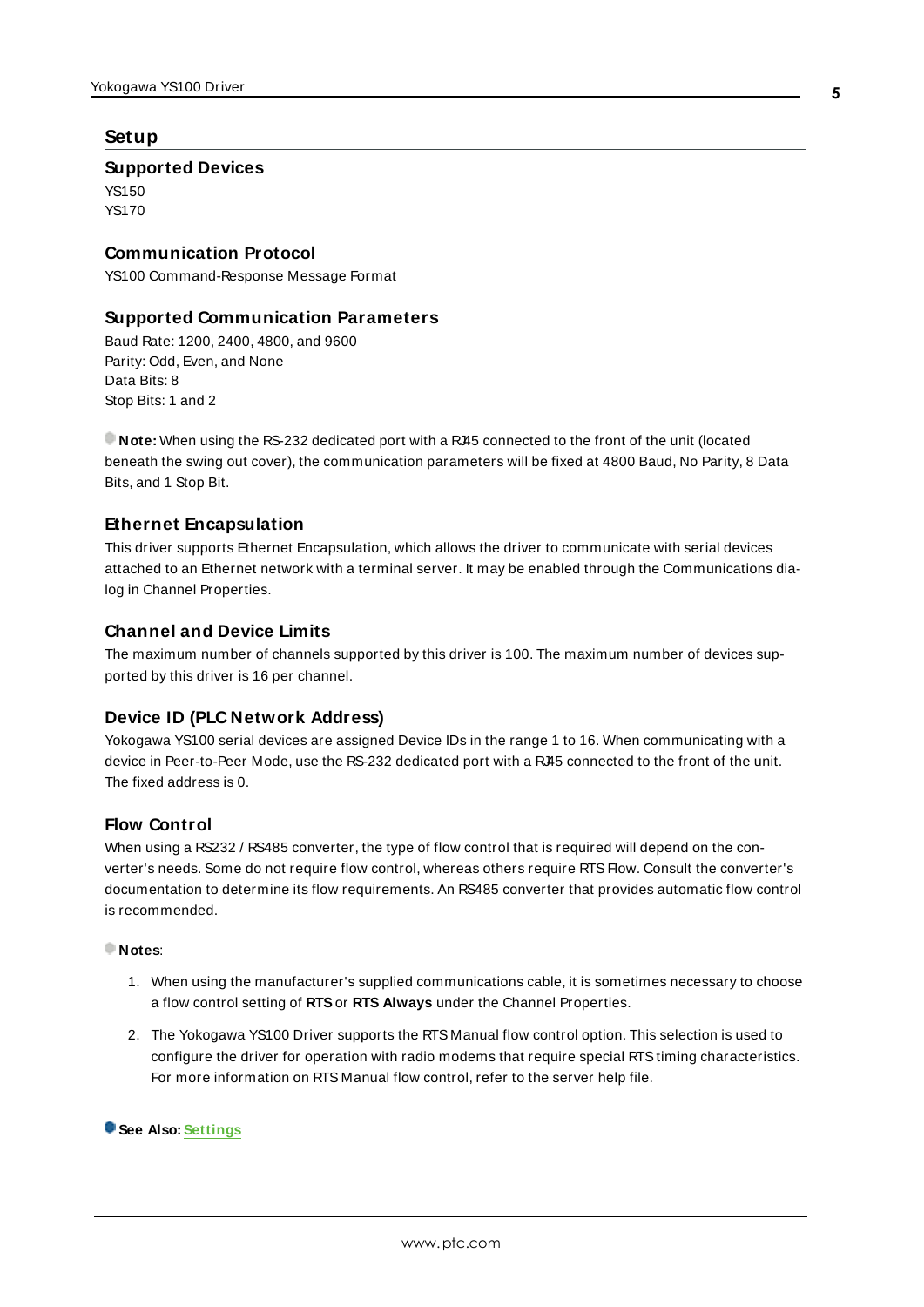#### <span id="page-5-0"></span>**Channel Properties — General**

This server supports the use of multiple simultaneous communications drivers. Each protocol or driver used in a server project is called a channel. A server project may consist of many channels with the same communications driver or with unique communications drivers. A channel acts as the basic building block of an OPC link. This group is used to specify general channel properties, such as the identification attributes and operating mode.

| Property Groups                 | <b>Identification</b><br>$-$ |         |
|---------------------------------|------------------------------|---------|
| General                         | Name                         |         |
|                                 | Description                  |         |
| Write Optimizations<br>Advanced | Driver                       |         |
|                                 | Diagnostics<br>$\equiv$      |         |
|                                 | <b>Diagnostics Capture</b>   | Disable |

#### **Identification**

**Name**: Specify the user-defined identity of this channel. In each server project, each channel name must be unique. Although names can be up to 256 characters, some client applications have a limited display window when browsing the OPC server's tag space. The channel name is part of the OPC browser information. The property is required for creating a channel.

For information on reserved characters, refer to "How To... Properly Name a Channel, Device, Tag, and Tag Group" in the server help.

**Description**: Specify user-defined information about this channel.

Many of these properties, including Description, have an associated system tag.

**Driver**: Specify the protocol / driver for this channel. This property specifies the device driver that was selected during channel creation. It is a disabled setting in the channel properties. The property is required for creating a channel.

**Note**: With the server's online full-time operation, these properties can be changed at any time. This includes changing the channel name to prevent clients from registering data with the server. If a client has already acquired an item from the server before the channel name is changed, the items are unaffected. If, after the channel name has been changed, the client application releases the item and attempts to reacquire using the old channel name, the item is not accepted. Changes to the properties should not be made once a large client application has been developed. Utilize proper user role and privilege management to prevent operators from changing properties or accessing server features.

#### **Diagnostics**

**Diagnostics Capture**: When enabled, this option makes the channel's diagnostic information available to OPC applications allows the usage of statistics tags that provide feedback to client applications regarding the operation of the channel. Because the server's diagnostic features require a minimal amount of overhead processing, it is recommended that they be utilized when needed and disabled when not. The default is disabled.

**Note:** This property is not available if the driver does not support diagnostics.

**• For more information, refer to "Communication Diagnostics" and "Statistics Tags" in the server help.**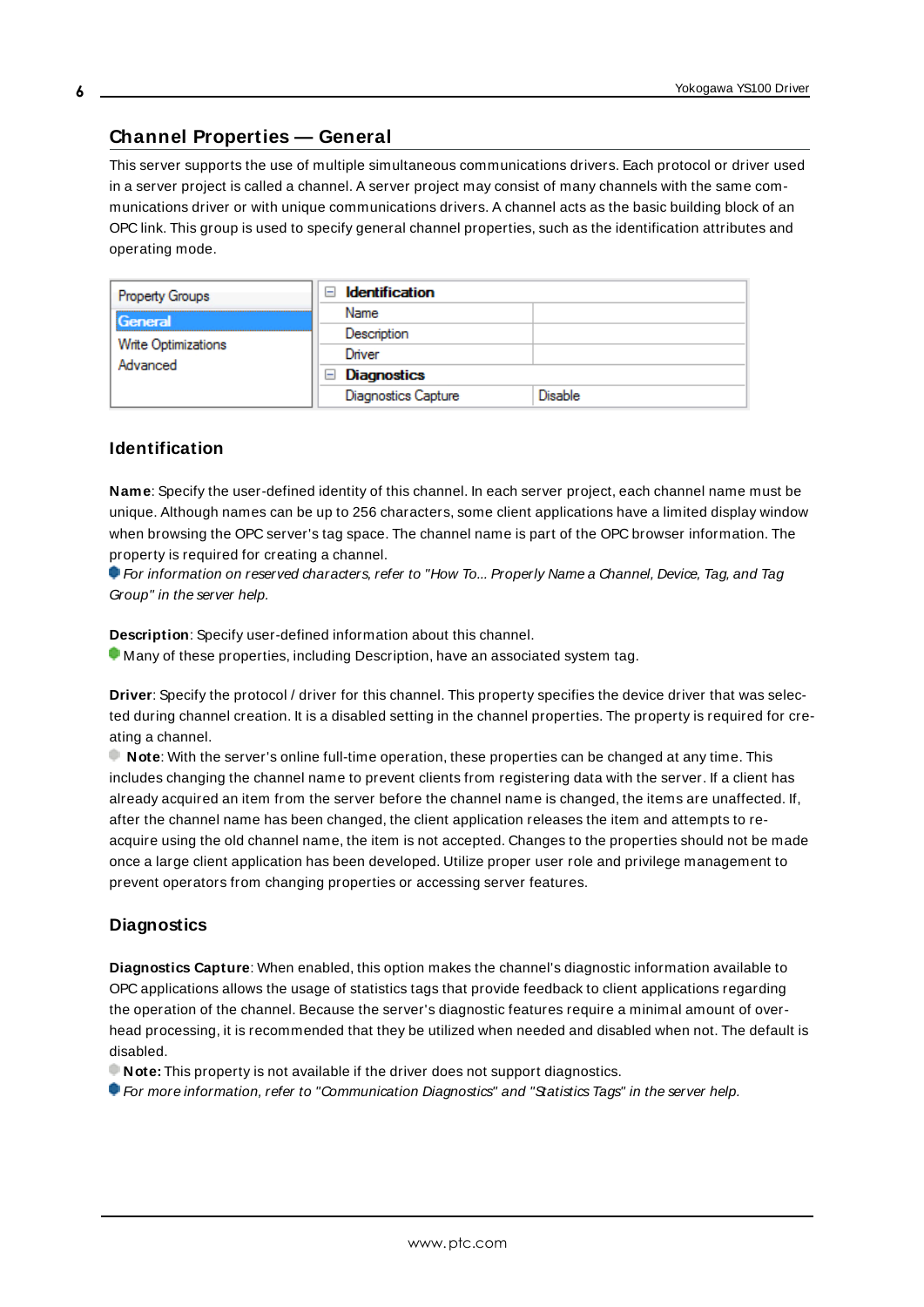#### <span id="page-6-0"></span>**Channel Properties — Serial Communications**

Serial communication properties are available to serial drivers and vary depending on the driver, connection type, and options selected. Below is a superset of the possible properties. Click to jump to one of the sections: **[Connection](#page-6-1) Type**, **Serial Port [Settings](#page-6-2)** or **[Ethernet](#page-7-0) Settings**, and **[Operational](#page-7-1) Behavior**.

**Note**: With the server's online full-time operation, these properties can be changed at any time. Utilize proper user role and privilege management to prevent operators from changing properties or accessing server features.

| Property Groups              | <b>Connection Type</b><br>$=$      |                   |
|------------------------------|------------------------------------|-------------------|
| General                      | Physical Medium                    | <b>COM Port</b>   |
| <b>Serial Communications</b> | <b>Serial Port Settings</b><br>$=$ |                   |
| Write Optimizations          | COM ID                             | 39                |
| Advanced                     | <b>Baud Rate</b>                   | 19200             |
|                              | Data Bits                          | 8                 |
|                              | Parity                             | None              |
|                              | Stop Bits                          |                   |
|                              | <b>Flow Control</b>                | <b>RTS Always</b> |
|                              | <b>Operational Behavior</b><br>н   |                   |
|                              | <b>Report Communication Errors</b> | Enable            |
|                              | Close Idle Connection              | Enable            |
|                              | Idle Time to Close (s)             | 15                |

#### <span id="page-6-1"></span>**Connection Type**

**Physical Medium**: Choose the type of hardware device for data communications. Options include COM Port, None, Modem, and Ethernet Encapsulation. The default is COM Port.

- <sup>l</sup> **None**: Select None to indicate there is no physical connection, which displays the **[Operation](#page-8-1) with no [Communications](#page-8-1)** section.
- <sup>l</sup> **COM Port**: Select Com Port to display and configure the **Serial Port [Settings](#page-6-2)** section.
- **Modem**: Select Modem if phone lines are used for communications, which are configured in the **Modem [Settings](#page-8-2)** section.
- **Ethernet Encap.**: Select if Ethernet Encapsulation is used for communications, which displays the **[Ethernet](#page-7-0) Settings** section.
- **Shared**: Verify the connection is correctly identified as sharing the current configuration with another channel. This is a read-only property.

#### <span id="page-6-2"></span>**Serial Port Settings**

**COM ID**: Specify the Communications ID to be used when communicating with devices assigned to the channel. The valid range is 1 to 9991 to 16. The default is 1.

**Baud Rate**: Specify the baud rate to be used to configure the selected communications port.

**Data Bits**: Specify the number of data bits per data word. Options include 5, 6, 7, or 8.

**Parity**: Specify the type of parity for the data. Options include Odd, Even, or None.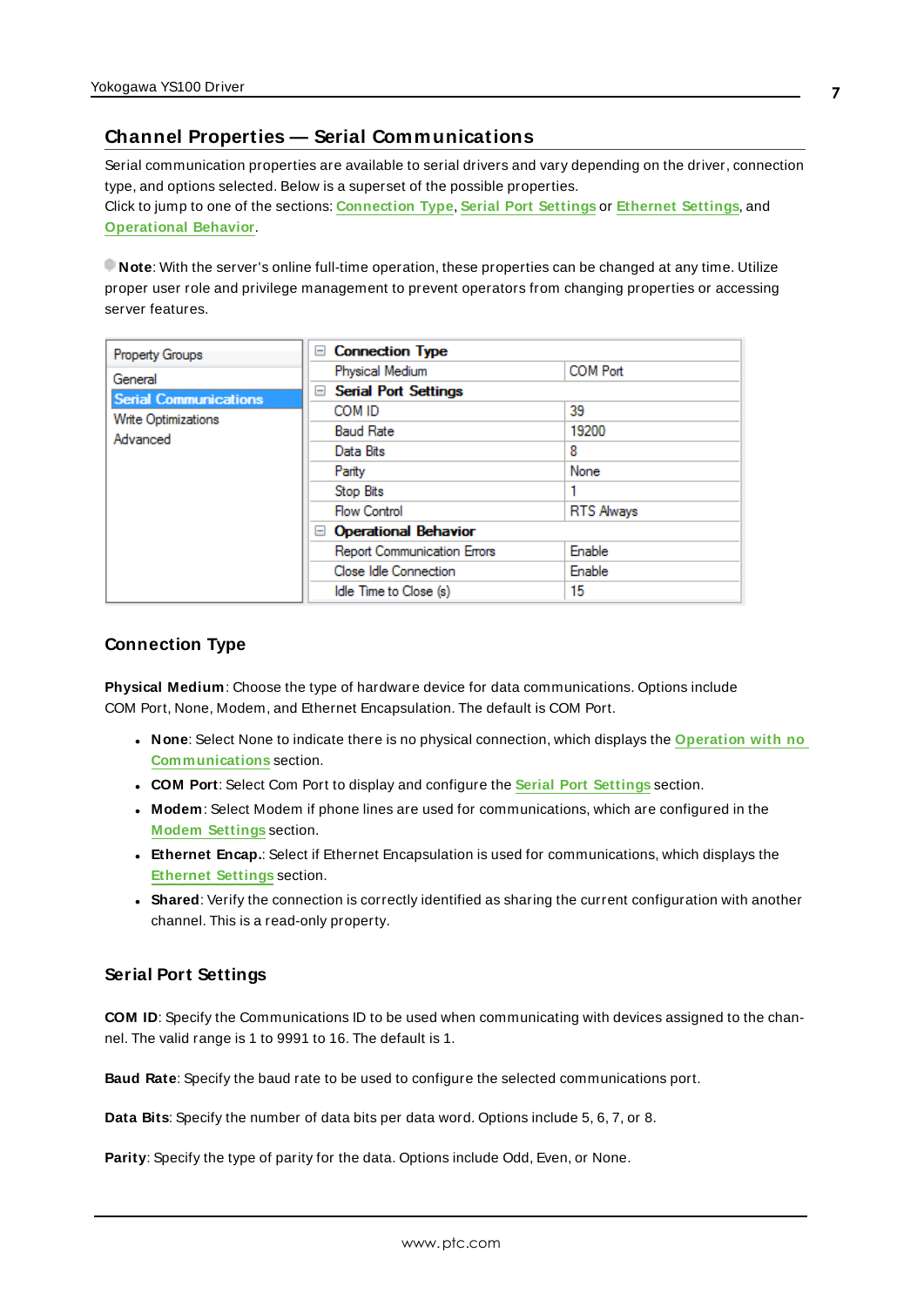**Stop Bits**: Specify the number of stop bits per data word. Options include 1 or 2.

**Flow Control**: Select how the RTSand DTRcontrol lines are utilized. Flow control is required to communicate with some serial devices. Options are:

- **None:** This option does not toggle or assert control lines.
- **DTR:** This option asserts the DTR line when the communications port is opened and remains on.
- **RTS:** This option specifies that the RTS line is high if bytes are available for transmission. After all buffered bytes have been sent, the RTSline is low. This is normally used with RS232/RS485 converter hardware.
- **RTS, DTR:** This option is a combination of DTR and RTS.
- <sup>l</sup> **RTS Always**: This option asserts the RTSline when the communication port is opened and remains on.
- <sup>l</sup> **RTS Manual**: This option asserts the RTSline based on the timing properties entered for RTSLine Control. It is only available when the driver supports manual RTSline control (or when the properties are shared and at least one of the channels belongs to a driver that provides this support). RTS Manual adds an **RTS Line Control** property with options as follows:
	- **Raise:** This property specifies the amount of time that the RTS line is raised prior to data transmission. The valid range is 0 to 9999 milliseconds. The default is 10 milliseconds.
	- **Drop**: This property specifies the amount of time that the RTS line remains high after data transmission. The valid range is 0 to 9999 milliseconds. The default is 10 milliseconds.
	- **Poll Delay**: This property specifies the amount of time that polling for communications is delayed. The valid range is 0 to 9999. The default is 10 milliseconds.

**Tip**: When using two-wire RS-485, "echoes" may occur on the communication lines. Since this communication does not support echo suppression, it is recommended that echoes be disabled or a RS-485 converter be used.

#### <span id="page-7-1"></span>**Operational Behavior**

- <sup>l</sup> **Report Communication Errors**: Enable or disable reporting of low-level communications errors. When enabled, low-level errors are posted to the Event Log as they occur. When disabled, these same errors are not posted even though normal request failures are. The default is Enable.
- <sup>l</sup> **Close Idle Connection**: Choose to close the connection when there are no longer any tags being referenced by a client on the channel. The default is Enable.
- <sup>l</sup> **Idle Time to Close**: Specify the amount of time that the server waits once all tags have been removed before closing the COM port. The default is 15 seconds.

#### <span id="page-7-0"></span>**Ethernet Settings**

**Note**: Not all serial drivers support Ethernet Encapsulation. If this group does not appear, the functionality is not supported.

Ethernet Encapsulation provides communication with serial devices connected to terminal servers on the Ethernet network. A terminal server is essentially a virtual serial port that converts TCP/IP messages on the Ethernet network to serial data. Once the message has been converted, users can connect standard devices that support serial communications to the terminal server. The terminal server's serial port must be properly configured to match the requirements of the serial device to which it is attached. For more information, refer to "Using Ethernet Encapsulation" in the server help.

**· Network Adapter**: Indicate a network adapter to bind for Ethernet devices in this channel. Choose a network adapter to bind to or allow the OSto select the default.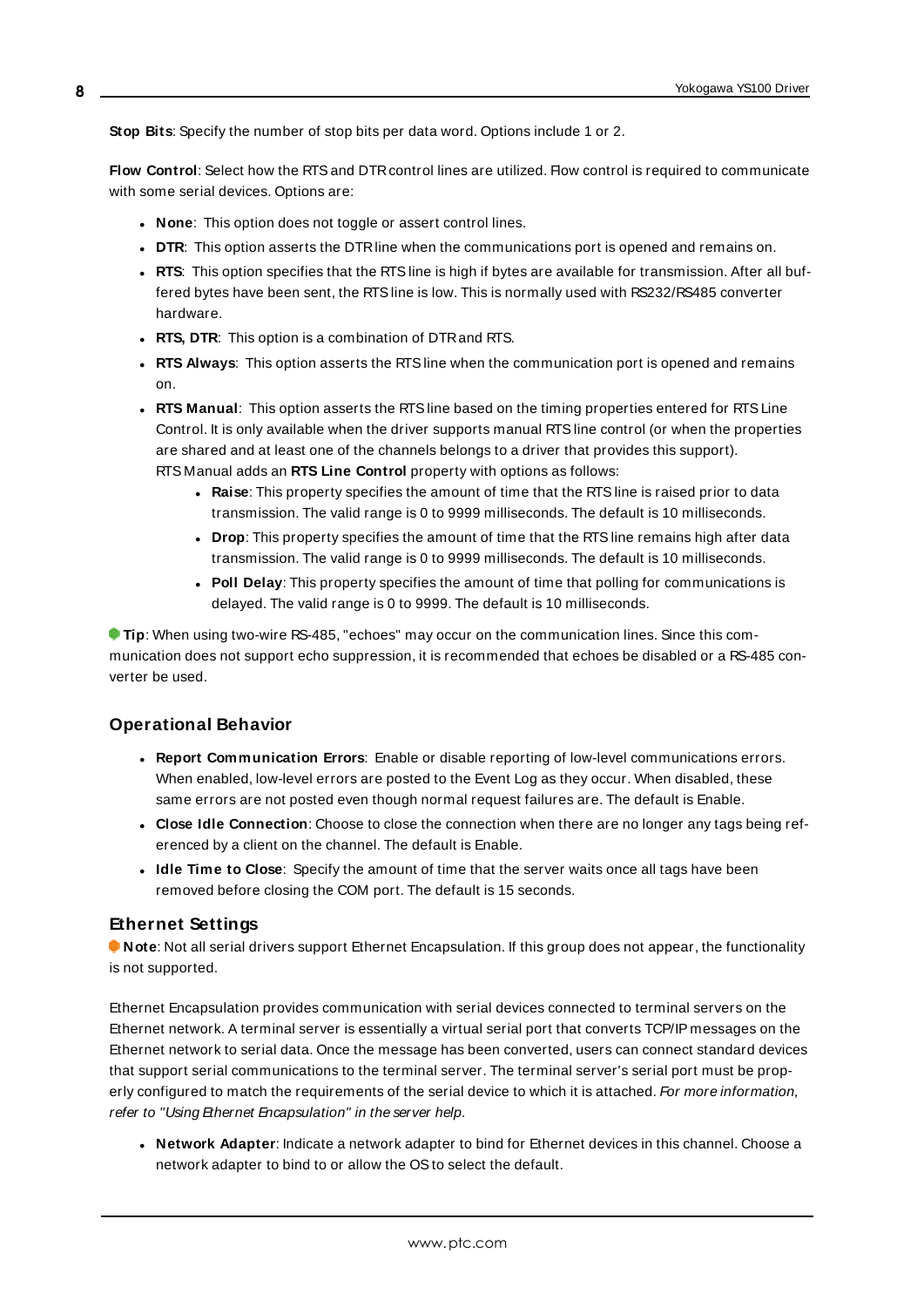Specific drivers may display additional Ethernet Encapsulation properties. For more information, refer to **Channel Properties — Ethernet Encapsulation**.

#### <span id="page-8-2"></span>**Modem Settings**

- **Modem**: Specify the installed modem to be used for communications.
- **Connect Timeout**: Specify the amount of time to wait for connections to be established before failing a read or write. The default is 60 seconds.
- <sup>l</sup> **Modem Properties**: Configure the modem hardware. When clicked, it opens vendor-specific modem properties.
- **Auto-Dial**: Enables the automatic dialing of entries in the Phonebook. The default is Disable. For more information, refer to "Modem Auto-Dial" in the server help.
- <sup>l</sup> **Report Communication Errors**: Enable or disable reporting of low-level communications errors. When enabled, low-level errors are posted to the Event Log as they occur. When disabled, these same errors are not posted even though normal request failures are. The default is Enable.
- **Close Idle Connection**: Choose to close the modem connection when there are no longer any tags being referenced by a client on the channel. The default is Enable.
- <sup>l</sup> **Idle Time to Close**: Specify the amount of time that the server waits once all tags have been removed before closing the modem connection. The default is 15 seconds.

#### <span id="page-8-1"></span>**Operation with no Communications**

**Read Processing**: Select the action to be taken when an explicit device read is requested. Options include Ignore and Fail. Ignore does nothing; Fail provides the client with an update that indicates failure. The default setting is Ignore.

#### <span id="page-8-0"></span>**Channel Properties — Write Optimizations**

The server must ensure that the data written from the client application gets to the device on time. Given this goal, the server provides optimization properties to meet specific needs or improve application responsiveness.

| <b>Property Groups</b>     | $\Box$ Write Optimizations |                                      |
|----------------------------|----------------------------|--------------------------------------|
| General                    | <b>Optimization Method</b> | Write Only Latest Value for All Tags |
| <b>Write Optimizations</b> | Duty Cycle                 |                                      |
|                            |                            |                                      |

#### **Write Optimizations**

**Optimization Method**: Controls how write data is passed to the underlying communications driver. The options are:

- <sup>l</sup> **Write All Values for All Tags**: This option forces the server to attempt to write every value to the controller. In this mode, the server continues to gather write requests and add them to the server's internal write queue. The server processes the write queue and attempts to empty it by writing data to the device as quickly as possible. This mode ensures that everything written from the client applications is sent to the target device. This mode should be selected if the write operation order or the write item's content must uniquely be seen at the target device.
- <sup>l</sup> **Write Only Latest Value for Non-Boolean Tags**: Many consecutive writes to the same value can accumulate in the write queue due to the time required to actually send the data to the device. If the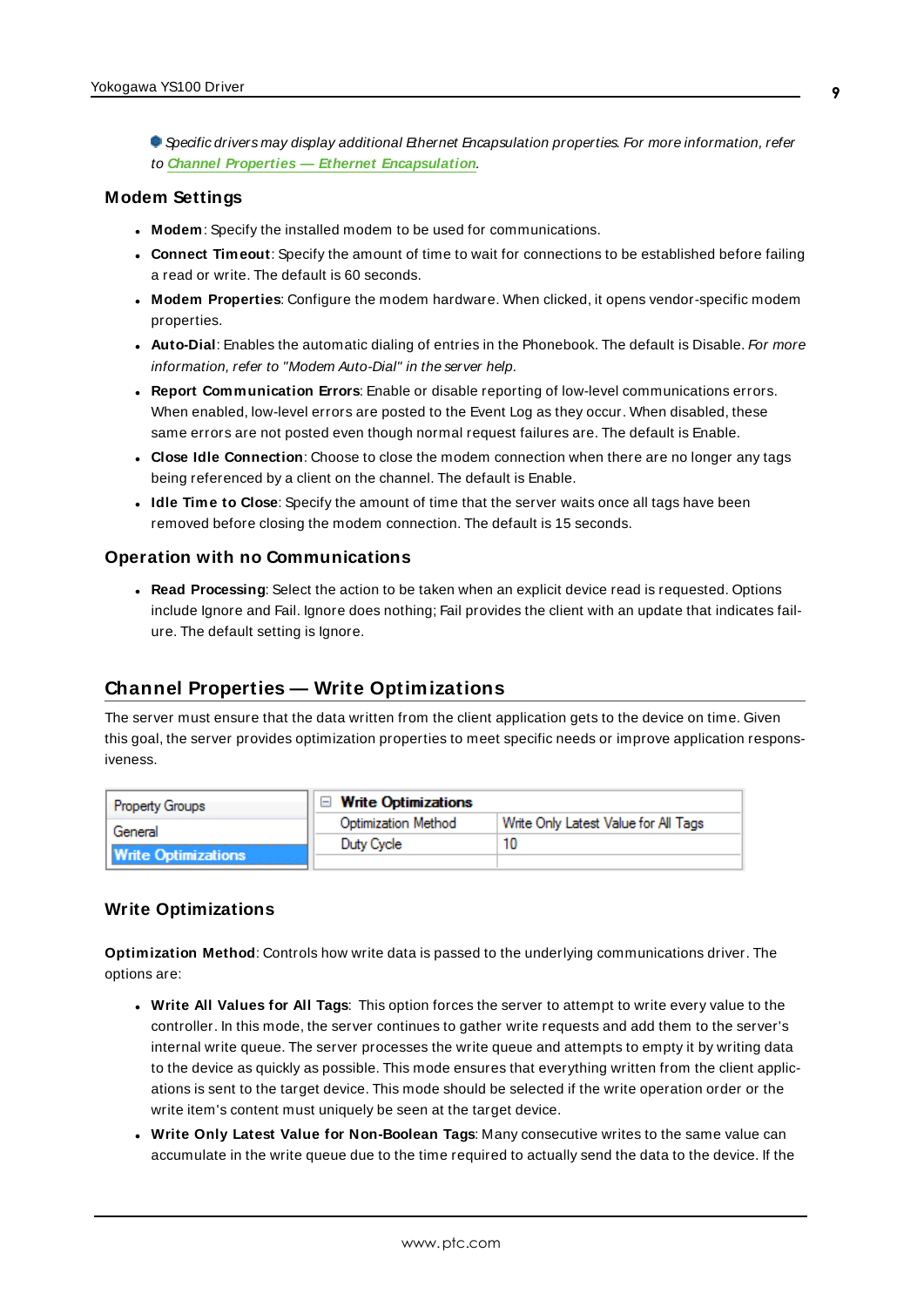server updates a write value that has already been placed in the write queue, far fewer writes are needed to reach the same final output value. In this way, no extra writes accumulate in the server's queue. When the user stops moving the slide switch, the value in the device is at the correct value at virtually the same time. As the mode states, any value that is not a Boolean value is updated in the server's internal write queue and sent to the device at the next possible opportunity. This can greatly improve the application performance.

**Note**: This option does not attempt to optimize writes to Boolean values. It allows users to optimize the operation of HMI data without causing problems with Boolean operations, such as a momentary push button.

<sup>l</sup> **Write Only Latest Value for All Tags**: This option takes the theory behind the second optimization mode and applies it to all tags. It is especially useful if the application only needs to send the latest value to the device. This mode optimizes all writes by updating the tags currently in the write queue before they are sent. This is the default mode.

**Duty Cycle**: is used to control the ratio of write to read operations. The ratio is always based on one read for every one to ten writes. The duty cycle is set to ten by default, meaning that ten writes occur for each read operation. Although the application is performing a large number of continuous writes, it must be ensured that read data is still given time to process. A setting of one results in one read operation for every write operation. If there are no write operations to perform, reads are processed continuously. This allows optimization for applications with continuous writes versus a more balanced back and forth data flow. **Note**: It is recommended that the application be characterized for compatibility with the write optimization enhancements before being used in a production environment.

## <span id="page-9-0"></span>**Channel Properties — Advanced**

This group is used to specify advanced channel properties. Not all drivers support all properties; so the Advanced group does not appear for those devices.

| Property Groups                | $\Box$ Non-Normalized Float Handling |                   |
|--------------------------------|--------------------------------------|-------------------|
| General<br>Write Optimizations | <b>Floating-Point Values</b>         | Replace with Zero |
|                                | <b>Inter-Device Delay</b>            |                   |
| Advanced                       | Inter-Device Delay (ms)              |                   |
|                                |                                      |                   |

**Non-Normalized Float Handling**: A non-normalized value is defined as Infinity, Not-a-Number (NaN), or as a Denormalized Number. The default is Replace with Zero. Drivers that have native float handling may default to Unmodified. Non-normalized float handling allows users to specify how a driver handles non-normalized IEEE-754 floating point data. Descriptions of the options are as follows:

- <sup>l</sup> **Replace with Zero**: This option allows a driver to replace non-normalized IEEE-754 floating point values with zero before being transferred to clients.
- <sup>l</sup> **Unmodified**: This option allows a driver to transfer IEEE-754 denormalized, normalized, non-number, and infinity values to clients without any conversion or changes.

**Note:** This property is not available if the driver does not support floating-point values or if it only supports the option that is displayed. According to the channel's float normalization setting, only real-time driver tags (such as values and arrays) are subject to float normalization. For example, EFM data is not affected by this setting.

For more information on the floating-point values, refer to "How To ... Work with Non-Normalized Floating-Point Values" in the server help.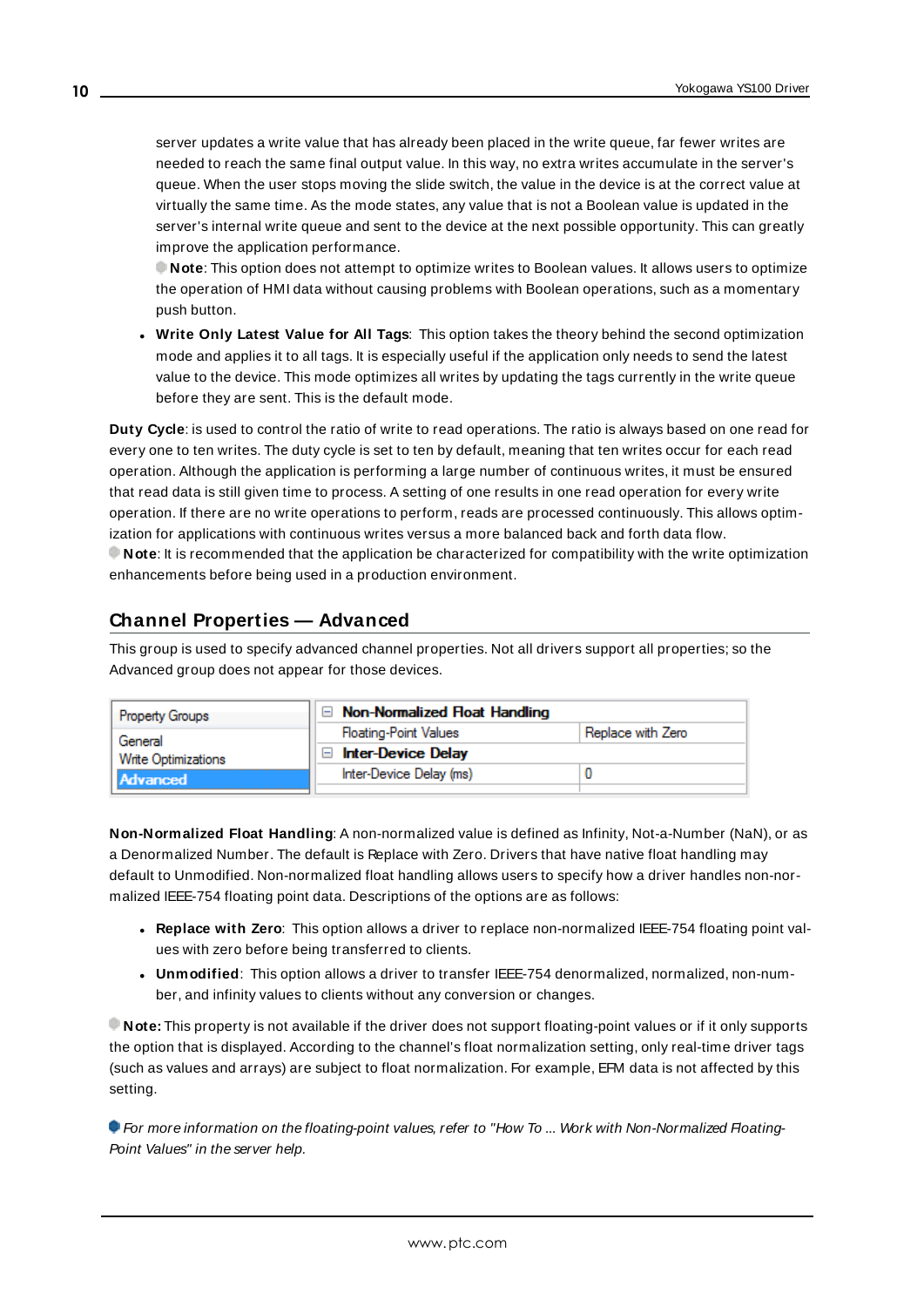**Inter-Device Delay**: Specify the amount of time the communications channel waits to send new requests to the next device after data is received from the current device on the same channel. Zero (0) disables the delay.

<span id="page-10-0"></span>**Note:** This property is not available for all drivers, models, and dependent settings.

#### **Device Properties — General**

A device represents a single target on a communications channel. If the driver supports multiple controllers, users must enter a device ID for each controller.

| Property Groups | <b>Identification</b><br>$\equiv$ |         |
|-----------------|-----------------------------------|---------|
| General         | Name                              |         |
| Scan Mode       | Description                       |         |
|                 | Channel Assignment                |         |
|                 | Driver                            |         |
|                 | Model                             |         |
|                 | <b>ID</b> Format                  | Decimal |
|                 | ID                                | 2       |

#### <span id="page-10-4"></span>**Identification**

**Name**: Specify the name of the device. It is a logical user-defined name that can be up to 256 characters long and may be used on multiple channels.

**Note**: Although descriptive names are generally a good idea, some OPC client applications may have a limited display window when browsing the OPC server's tag space. The device name and channel name become part of the browse tree information as well. Within an OPC client, the combination of channel name and device name would appear as "ChannelName.DeviceName".

For more information, refer to "How To... Properly Name a Channel, Device, Tag, and Tag Group" in server help.

**Description**: Specify the user-defined information about this device.

<span id="page-10-1"></span>**Many of these properties, including Description, have an associated system tag.** 

<span id="page-10-2"></span>**Channel Assignment**: Specify the user-defined name of the channel to which this device currently belongs.

<span id="page-10-3"></span>**Driver**: Selected protocol driver for this device.

**Model**: Specify the type of device that is associated with this ID. The contents of the drop-down menu depend on the type of communications driver being used. Models that are not supported by a driver are disabled. If the communications driver supports multiple device models, the model selection can only be changed when there are no client applications connected to the device.

**Note:** If the communication driver supports multiple models, users should try to match the model selection to the physical device. If the device is not represented in the drop-down menu, select a model that conforms closest to the target device. Some drivers support a model selection called "Open," which allows users to communicate without knowing the specific details of the target device. For more information, refer to the driver help documentation.

**ID**: Specify the device's driver-specific station or node. The type of ID entered depends on the communications driver being used. For many communication drivers, the ID is a numeric value. Drivers that support a Numeric ID provide users with the option to enter a numeric value whose format can be changed to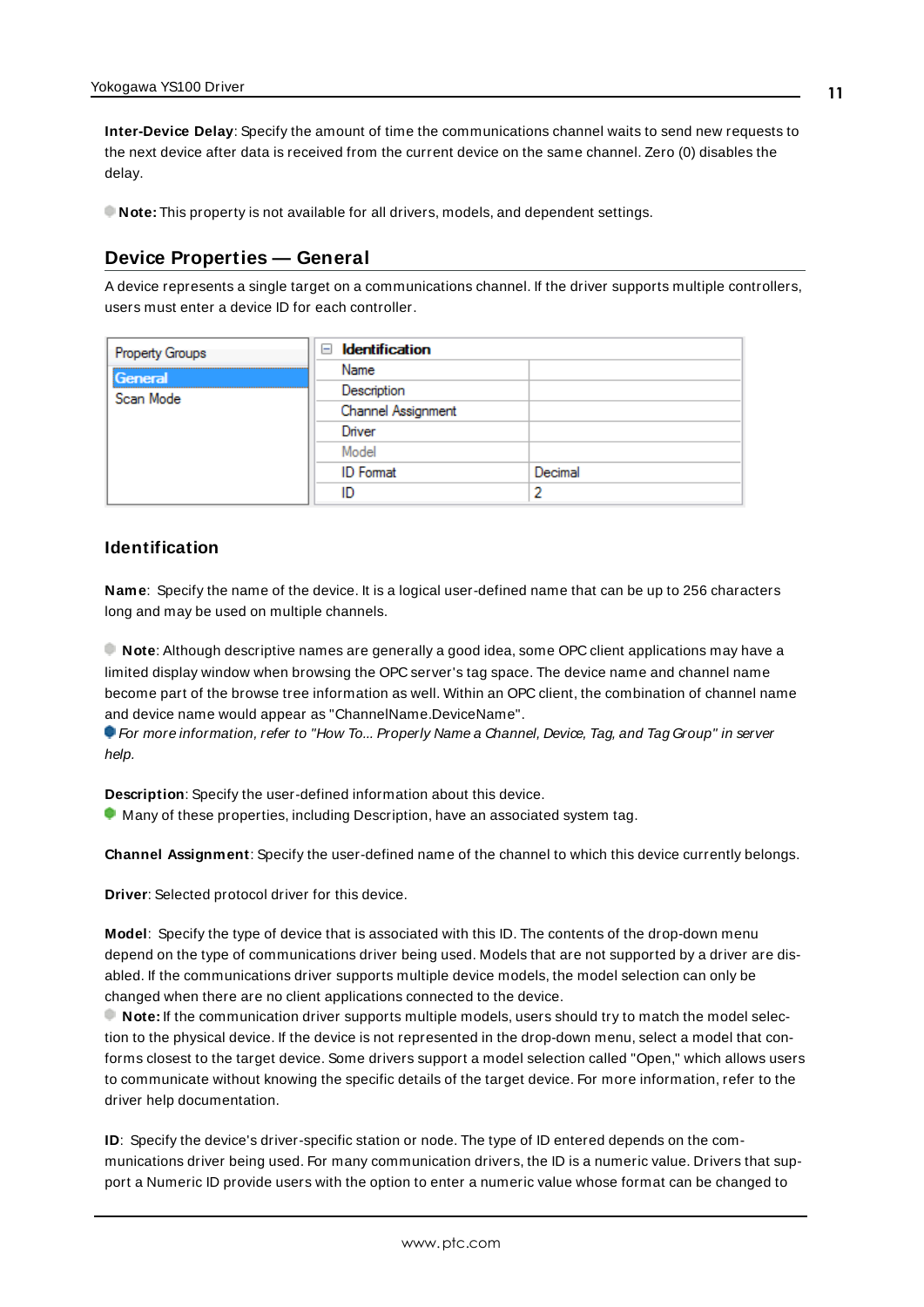<span id="page-11-3"></span>suit the needs of the application or the characteristics of the selected communications driver. The format is set by the driver by default. Options include Decimal, Octal, and Hexadecimal.

**Note**: If the driver is Ethernet-based or supports an unconventional station or node name, the device's TCP/IPaddress may be used as the device ID. TCP/IPaddresses consist of four values that are separated by periods, with each value in the range of 0 to 255. Some device IDs are string based. There may be additional properties to configure within the ID field, depending on the driver. For more information, refer to the driver's help documentation.

#### <span id="page-11-0"></span>**Operating Mode**

| Property Groups      | <b>Identification</b>         |        |
|----------------------|-------------------------------|--------|
| General<br>Scan Mode | <b>Operating Mode</b><br>$-1$ |        |
|                      | Data Collection               | Enable |
|                      | Simulated                     | No     |

<span id="page-11-2"></span>**Data Collection**: This property controls the device's active state. Although device communications are enabled by default, this property can be used to disable a physical device. Communications are not attempted when a device is disabled. From a client standpoint, the data is marked as invalid and write operations are not accepted. This property can be changed at any time through this property or the device system tags.

<span id="page-11-5"></span>**Simulated**: Place the device into or out of Simulation Mode. In this mode, the driver does not attempt to communicate with the physical device, but the server continues to return valid OPC data. Simulated stops physical communications with the device, but allows OPC data to be returned to the OPC client as valid data. While in Simulation Mode, the server treats all device data as reflective: whatever is written to the simulated device is read back and each OPC item is treated individually. The item's memory map is based on the group Update Rate. The data is not saved if the server removes the item (such as when the server is reinitialized). The default is No.

**Notes:**

- 1. This System tag (\_Simulated) is read only and cannot be written to for runtime protection. The System tag allows this property to be monitored from the client.
- 2. In Simulation mode, the item's memory map is based on client update rate(s) (Group Update Rate for OPC clients or Scan Rate for native and DDEinterfaces). This means that two clients that reference the same item with different update rates return different data.

 Simulation Mode is for test and simulation purposes only. It should never be used in a production environment.

#### <span id="page-11-1"></span>**Device Properties — Scan Mode**

The Scan Mode specifies the subscribed-client requested scan rate for tags that require device communications. Synchronous and asynchronous device reads and writes are processed as soon as possible; unaffected by the Scan Mode properties.

| <b>Property Groups</b> | Scan Mode                  |                                      |
|------------------------|----------------------------|--------------------------------------|
| General                | Scan Mode                  | Respect Client-Specified Scan Rate v |
| Scan Mode              | Initial Updates from Cache | Disable                              |
|                        |                            |                                      |

<span id="page-11-4"></span>**Scan Mode**: Specify how tags in the device are scanned for updates sent to subscribing clients. Descriptions of the options are: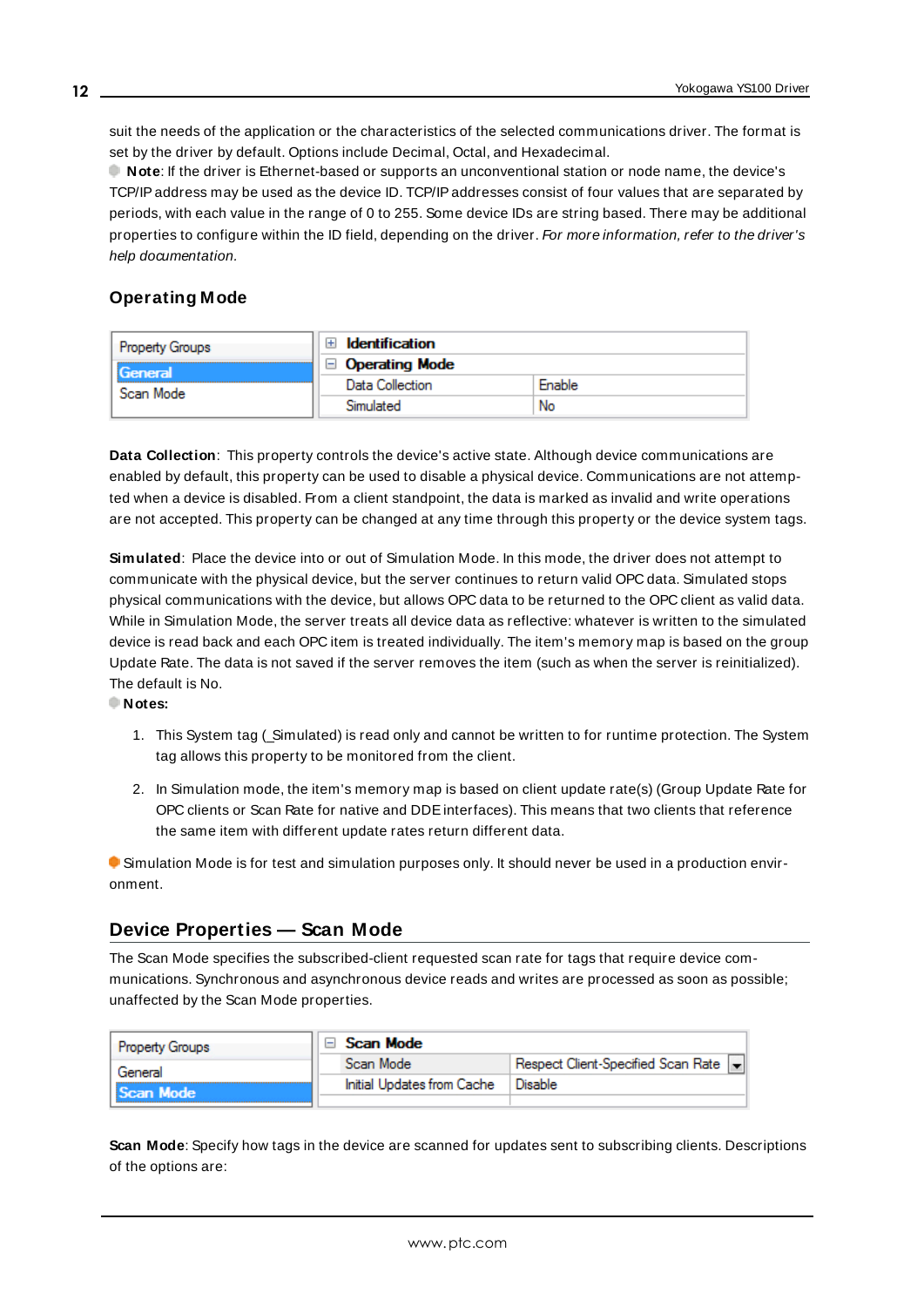- <sup>l</sup> **Respect Client-Specified Scan Rate**: This mode uses the scan rate requested by the client.
- <sup>l</sup> **Request Data No Faster than Scan Rate**: This mode specifies the value set as the maximum scan rate. The valid range is 10 to 99999990 milliseconds. The default is 1000 milliseconds. **Note**: When the server has an active client and items for the device and the scan rate value is increased, the changes take effect immediately. When the scan rate value is decreased, the changes do not take effect until all client applications have been disconnected.
- <sup>l</sup> **Request All Data at Scan Rate**: This mode forces tags to be scanned at the specified rate for subscribed clients. The valid range is 10 to 99999990 milliseconds. The default is 1000 milliseconds.
- <span id="page-12-3"></span><sup>l</sup> **Do Not Scan, Demand Poll Only**: This mode does not periodically poll tags that belong to the device nor perform a read to get an item's initial value once it becomes active. It is the OPC client's responsibility to poll for updates, either by writing to the \_DemandPoll tag or by issuing explicit device reads for individual items. For more information, refer to "Device Demand Poll" in server help.
- <span id="page-12-5"></span><sup>l</sup> **Respect Tag-Specified Scan Rate**: This mode forces static tags to be scanned at the rate specified in their static configuration tag properties. Dynamic tags are scanned at the client-specified scan rate.

<span id="page-12-4"></span>**Initial Updates from Cache**: When enabled, this option allows the server to provide the first updates for newly activated tag references from stored (cached) data. Cache updates can only be provided when the new item reference shares the same address, scan rate, data type, client access, and scaling properties. A device read is used for the initial update for the first client reference only. The default is disabled; any time a client activates a tag reference the server attempts to read the initial value from the device.

## <span id="page-12-1"></span><span id="page-12-0"></span>**Device Properties — Timing**

The device Timing properties allow the driver's response to error conditions to be tailored to fit the application's needs. In many cases, the environment requires changes to these properties for optimum performance. Factors such as electrically generated noise, modem delays, and poor physical connections can influence how many errors or timeouts a communications driver encounters. Timing properties are specific to each configured device.

| <b>Property Groups</b> | <b>Communication Timeouts</b><br>$\blacksquare$ |      |
|------------------------|-------------------------------------------------|------|
| General                | Connect Timeout (s)                             |      |
| Scan Mode              | Request Timeout (ms)                            | 1000 |
| <b>Timing</b>          | Attempts Before Timeout                         |      |
| Redundancy             | Timing<br>$\overline{}$                         |      |
|                        | Inter-Request Delay (ms)                        |      |

#### <span id="page-12-2"></span>**Communications Timeouts**

**Connect Timeout**: This property (which is used primarily by Ethernet based drivers) controls the amount of time required to establish a socket connection to a remote device. The device's connection time often takes longer than normal communications requests to that same device. The valid range is 1 to 30 seconds. The default is typically 3 seconds, but can vary depending on the driver's specific nature. If this setting is not supported by the driver, it is disabled.

**Note**: Due to the nature of UDPconnections, the connection timeout setting is not applicable when communicating via UDP.

**Request Timeout**: Specify an interval used by all drivers to determine how long the driver waits for a response from the target device to complete. The valid range is 50 to 9,999,999 milliseconds (167.6667 minutes). The default is usually 1000 milliseconds, but can vary depending on the driver. The default timeout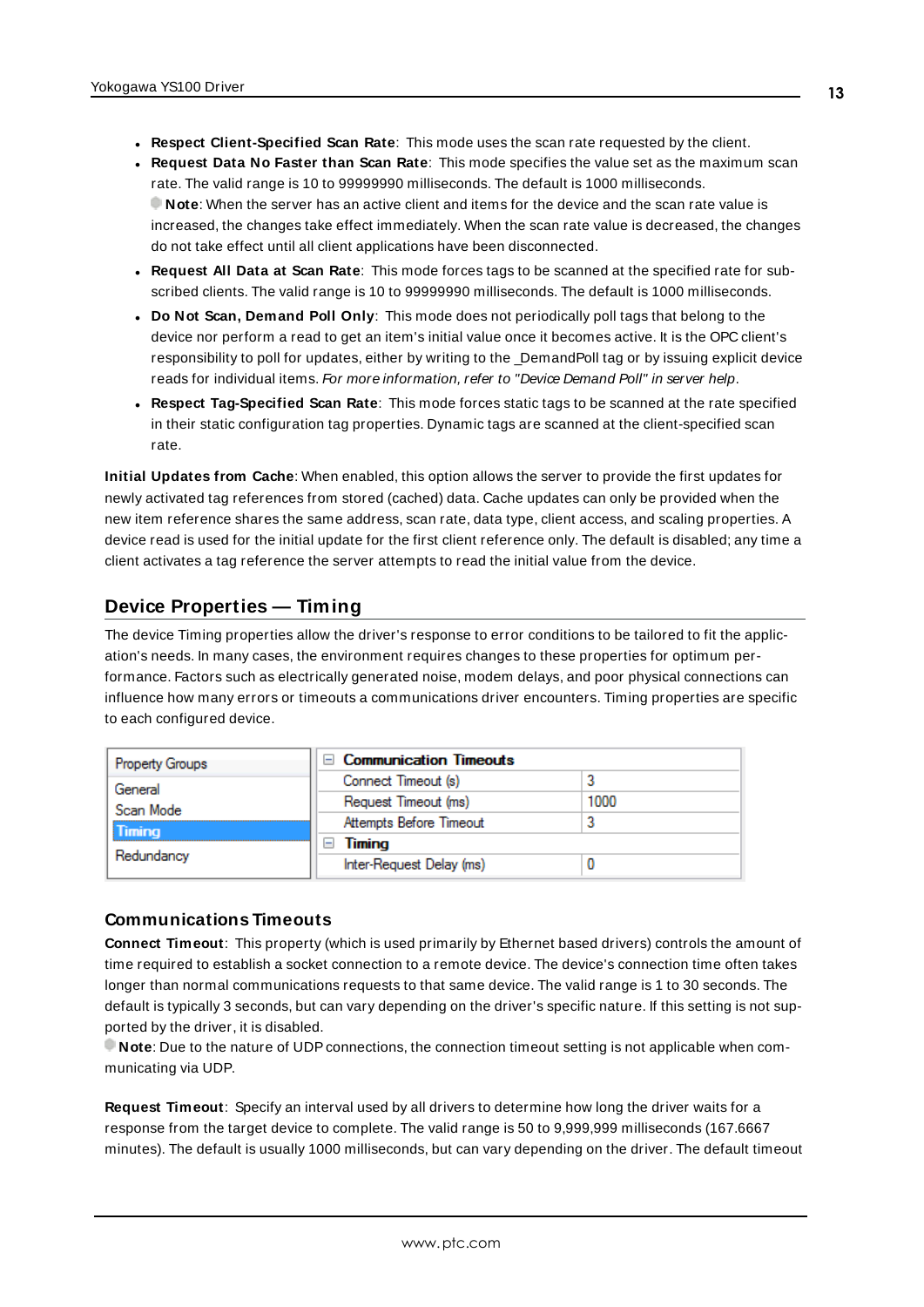<span id="page-13-5"></span>for most serial drivers is based on a baud rate of 9600 baud or better. When using a driver at lower baud rates, increase the timeout to compensate for the increased time required to acquire data.

<span id="page-13-1"></span>**Attempts Before Timeout**: Specify how many times the driver issues a communications request before considering the request to have failed and the device to be in error. The valid range is 1 to 10. The default is typically 3, but can vary depending on the driver's specific nature. The number of attempts configured for an application depends largely on the communications environment. This property applies to both connection attempts and request attempts.

#### <span id="page-13-4"></span>**Timing**

**Inter-Request Delay**: Specify how long the driver waits before sending the next request to the target device. It overrides the normal polling frequency of tags associated with the device, as well as one-time reads and writes. This delay can be useful when dealing with devices with slow turnaround times and in cases where network load is a concern. Configuring a delay for a device affects communications with all other devices on the channel. It is recommended that users separate any device that requires an interrequest delay to a separate channel if possible. Other communications properties (such as communication serialization) can extend this delay. The valid range is 0 to 300,000 milliseconds; however, some drivers may limit the maximum value due to a function of their particular design. The default is 0, which indicates no delay between requests with the target device.

<span id="page-13-0"></span>**Note**: Not all drivers support Inter-Request Delay. This setting does not appear if it is not available.

## **Device Properties — Auto-Demotion**

The Auto-Demotion properties can temporarily place a device off-scan in the event that a device is not responding. By placing a non-responsive device offline for a specific time period, the driver can continue to optimize its communications with other devices on the same channel. After the time period has been reached, the driver re-attempts to communicate with the non-responsive device. If the device is responsive, the device is placed on-scan; otherwise, it restarts its off-scan time period.

|  | <b>Property Groups</b> | $\Box$ Auto-Demotion                    |               |   |
|--|------------------------|-----------------------------------------|---------------|---|
|  | General                | Demote on Failure                       | <b>Enable</b> | × |
|  | Scan Mode              | Timeouts to Demote                      |               |   |
|  | Timina                 | Demotion Period (ms)                    | 10000         |   |
|  | <b>Auto-Demotion</b>   | Discard Requests when Demoted   Disable |               |   |
|  |                        |                                         |               |   |

<span id="page-13-2"></span>**Demote on Failure**: When enabled, the device is automatically taken off-scan until it is responding again. **Tip:** Determine when a device is off-scan by monitoring its demoted state using the \_AutoDemoted system tag.

<span id="page-13-6"></span>**Timeouts to Demote**: Specify how many successive cycles of request timeouts and retries occur before the device is placed off-scan. The valid range is 1 to 30 successive failures. The default is 3.

<span id="page-13-3"></span>**Demotion Period**: Indicate how long the device should be placed off-scan when the timeouts value is reached. During this period, no read requests are sent to the device and all data associated with the read requests are set to bad quality. When this period expires, the driver places the device on-scan and allows for another attempt at communications. The valid range is 100 to 3600000 milliseconds. The default is 10000 milliseconds.

**Discard Requests when Demoted**: Select whether or not write requests should be attempted during the off-scan period. Disable to always send write requests regardless of the demotion period. Enable to discard

**14**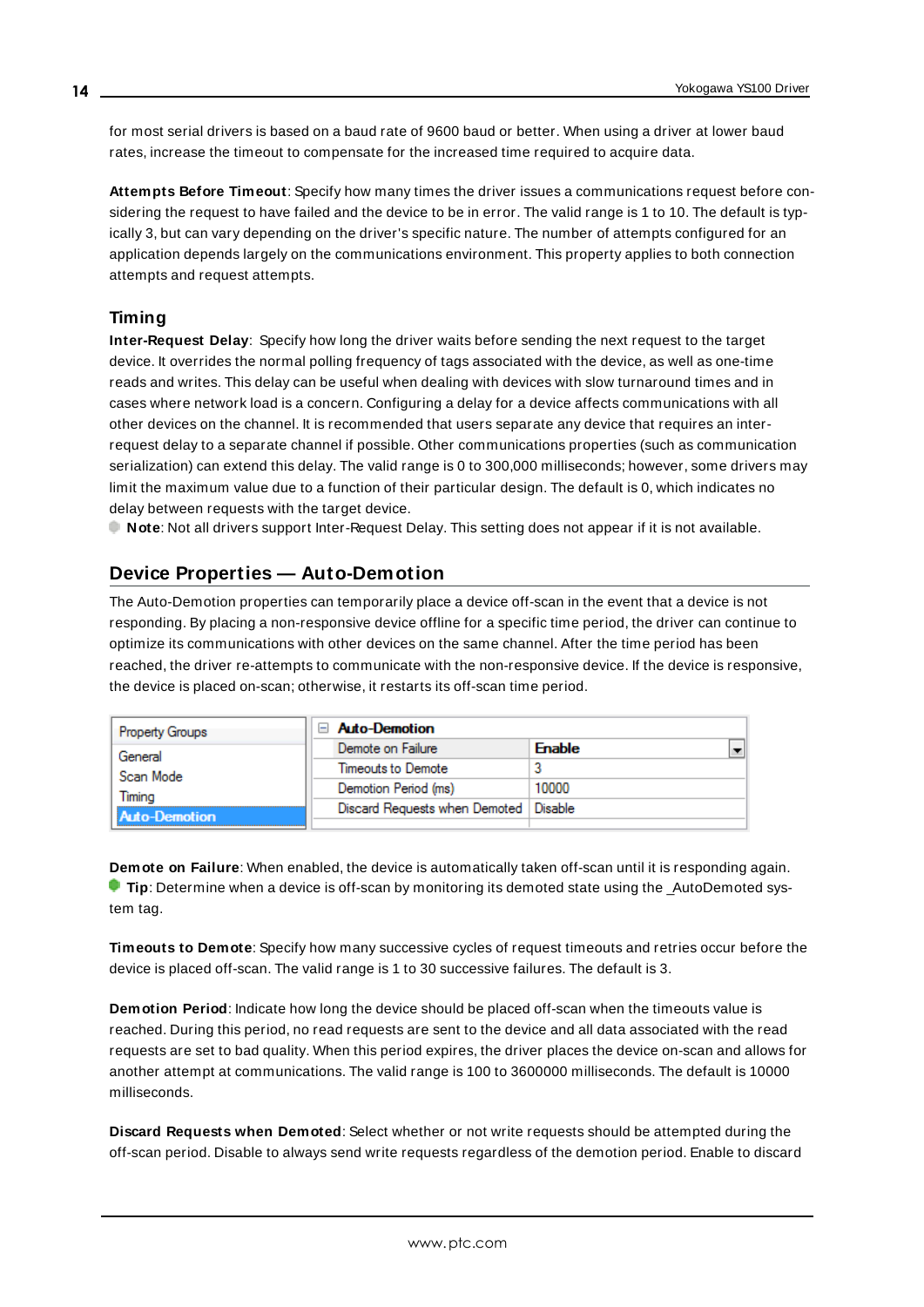<span id="page-14-1"></span>writes; the server automatically fails any write request received from a client and does not post a message to the Event Log.

#### <span id="page-14-0"></span>**Device Properties — Tag Generation**

The automatic tag database generation features make setting up an application a plug-and-play operation. Select communications drivers can be configured to automatically build a list of tags that correspond to device-specific data. These automatically generated tags (which depend on the nature of the supporting driver) can be browsed from the clients.

Not all devices and drivers support full automatic tag database generation and not all support the same data types. Consult the data types descriptions or the supported data type lists for each driver for specifics.

If the target device supports its own local tag database, the driver reads the device's tag information and uses the data to generate tags within the server. If the device does not natively support named tags, the driver creates a list of tags based on driver-specific information. An example of these two conditions is as follows:

- 1. If a data acquisition system supports its own local tag database, the communications driver uses the tag names found in the device to build the server's tags.
- 2. If an Ethernet I/O system supports detection of its own available I/O module types, the communications driver automatically generates tags in the server that are based on the types of I/O modules plugged into the Ethernet I/O rack.

**Note**: Automatic tag database generation's mode of operation is completely configurable. For more information, refer to the property descriptions below.

| Property Groups       | <b>Tag Generation</b><br>⊟              |                            |
|-----------------------|-----------------------------------------|----------------------------|
| General               | On Property Change                      | Yes                        |
| Scan Mode             | On Device Startup                       | Do Not Generate on Startup |
| Timina                | On Duplicate Tag                        | Delete on Create           |
| Auto-Demotion         | Parent Group                            |                            |
| <b>Tag Generation</b> | Allow Automatically Generated Subgroups | Enable                     |
|                       | Create                                  | Create tags                |
| Redundancy            |                                         |                            |

<span id="page-14-4"></span>**On Property Change**: If the device supports automatic tag generation when certain properties change, the **On Property Change** option is shown. It is set to **Yes** by default, but it can be set to **No** to control over when tag generation is performed. In this case, the **Create tags** action must be manually invoked to perform tag generation. To invoke via the Configuration API service, access /config/v1/project/channels/{name}/devices/ {name}/services/TagGeneration.

<span id="page-14-3"></span>**On Device Startup**: Specify when OPC tags are automatically generated. Descriptions of the options are as follows:

- <span id="page-14-2"></span><sup>l</sup> **Do Not Generate on Startup**: This option prevents the driver from adding any OPC tags to the tag space of the server. This is the default setting.
- <sup>l</sup> **Always Generate on Startup**: This option causes the driver to evaluate the device for tag information. It also adds tags to the tag space of the server every time the server is launched.
- <sup>l</sup> **Generate on First Startup**: This option causes the driver to evaluate the target device for tag information the first time the project is run. It also adds any OPC tags to the server tag space as needed.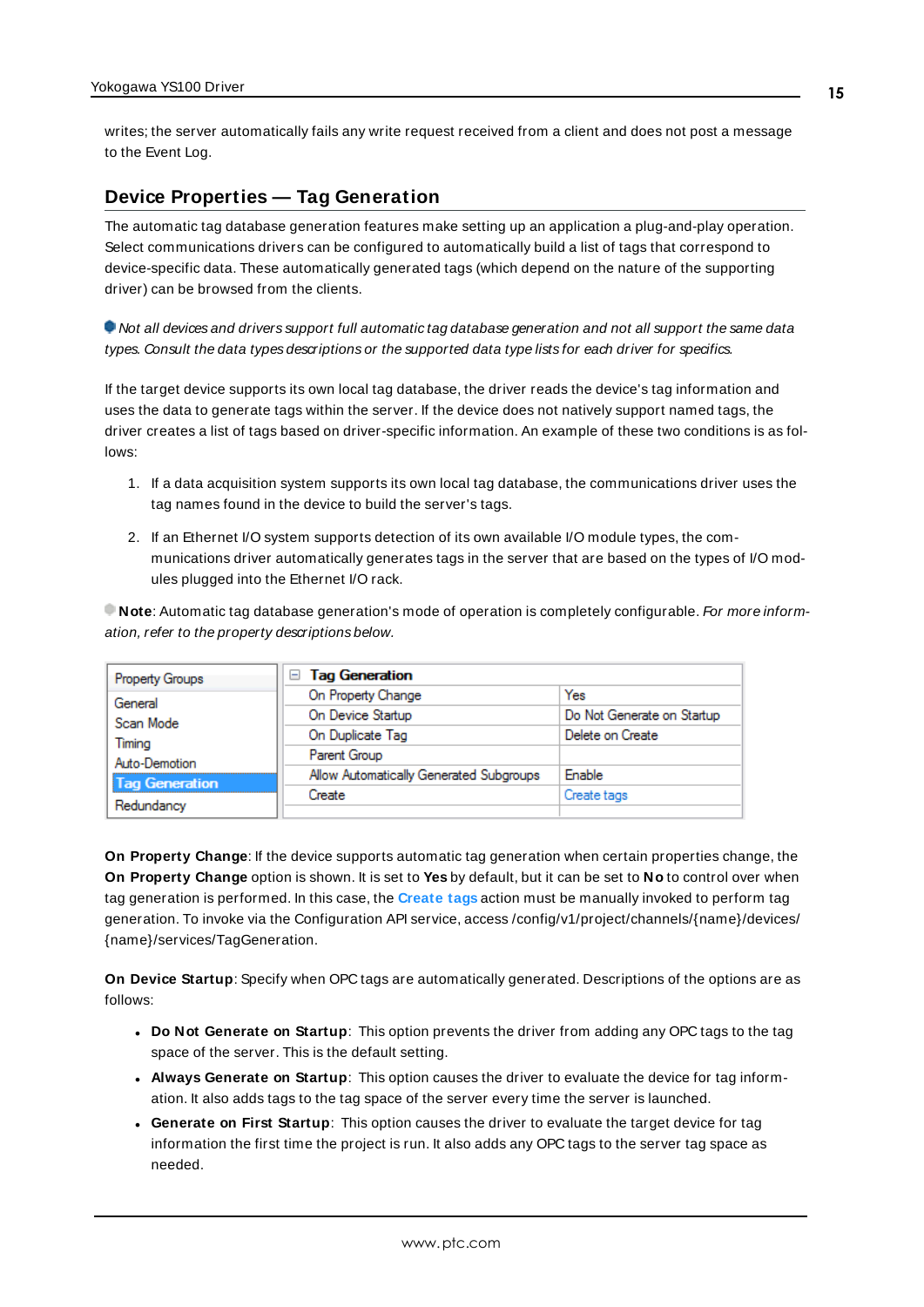**Note**: When the option to automatically generate OPC tags is selected, any tags that are added to the server's tag space must be saved with the project. Users can configure the project to automatically save from the **Tools** | **Options** menu.

<span id="page-15-3"></span>**On Duplicate Tag**: When automatic tag database generation is enabled, the server needs to know what to do with the tags that it may have previously added or with tags that have been added or modified after the communications driver since their original creation. This setting controls how the server handles OPC tags that were automatically generated and currently exist in the project. It also prevents automatically generated tags from accumulating in the server.

For example, if a user changes the I/O modules in the rack with the server configured to **Always Generate on Startup**, new tags would be added to the server every time the communications driver detected a new I/O module. If the old tags were not removed, many unused tags could accumulate in the server's tag space. The options are:

- <span id="page-15-2"></span>**• Delete on Create**: This option deletes any tags that were previously added to the tag space before any new tags are added. This is the default setting.
- <span id="page-15-4"></span><sup>l</sup> **Overwrite as Necessary**: This option instructs the server to only remove the tags that the communications driver is replacing with new tags. Any tags that are not being overwritten remain in the server's tag space.
- <sup>l</sup> **Do not Overwrite**: This option prevents the server from removing any tags that were previously generated or already existed in the server. The communications driver can only add tags that are completely new.
- <sup>l</sup> **Do not Overwrite, Log Error**: This option has the same effect as the prior option, and also posts an error message to the server's Event Log when a tag overwrite would have occurred.

**Note:** Removing OPC tags affects tags that have been automatically generated by the communications driver as well as any tags that have been added using names that match generated tags. Users should avoid adding tags to the server using names that may match tags that are automatically generated by the driver.

<span id="page-15-5"></span>**Parent Group**: This property keeps automatically generated tags from mixing with tags that have been entered manually by specifying a group to be used for automatically generated tags. The name of the group can be up to 256 characters. This parent group provides a root branch to which all automatically generated tags are added.

<span id="page-15-0"></span>**Allow Automatically Generated Subgroups**: This property controls whether the server automatically creates subgroups for the automatically generated tags. This is the default setting. If disabled, the server generates the device's tags in a flat list without any grouping. In the server project, the resulting tags are named with the address value. For example, the tag names are not retained during the generation process. **Note**: If, as the server is generating tags, a tag is assigned the same name as an existing tag, the system automatically increments to the next highest number so that the tag name is not duplicated. For example, if the generation process creates a tag named "AI22" that already exists, it creates the tag as "AI23" instead.

<span id="page-15-1"></span>**Create**: Initiates the creation of automatically generated OPC tags. If the device's configuration has been modified, **Create tags** forces the driver to reevaluate the device for possible tag changes. Its ability to be accessed from the System tags allows a client application to initiate tag database creation. **Note**: **Create tags** is disabled if the Configuration edits a project offline.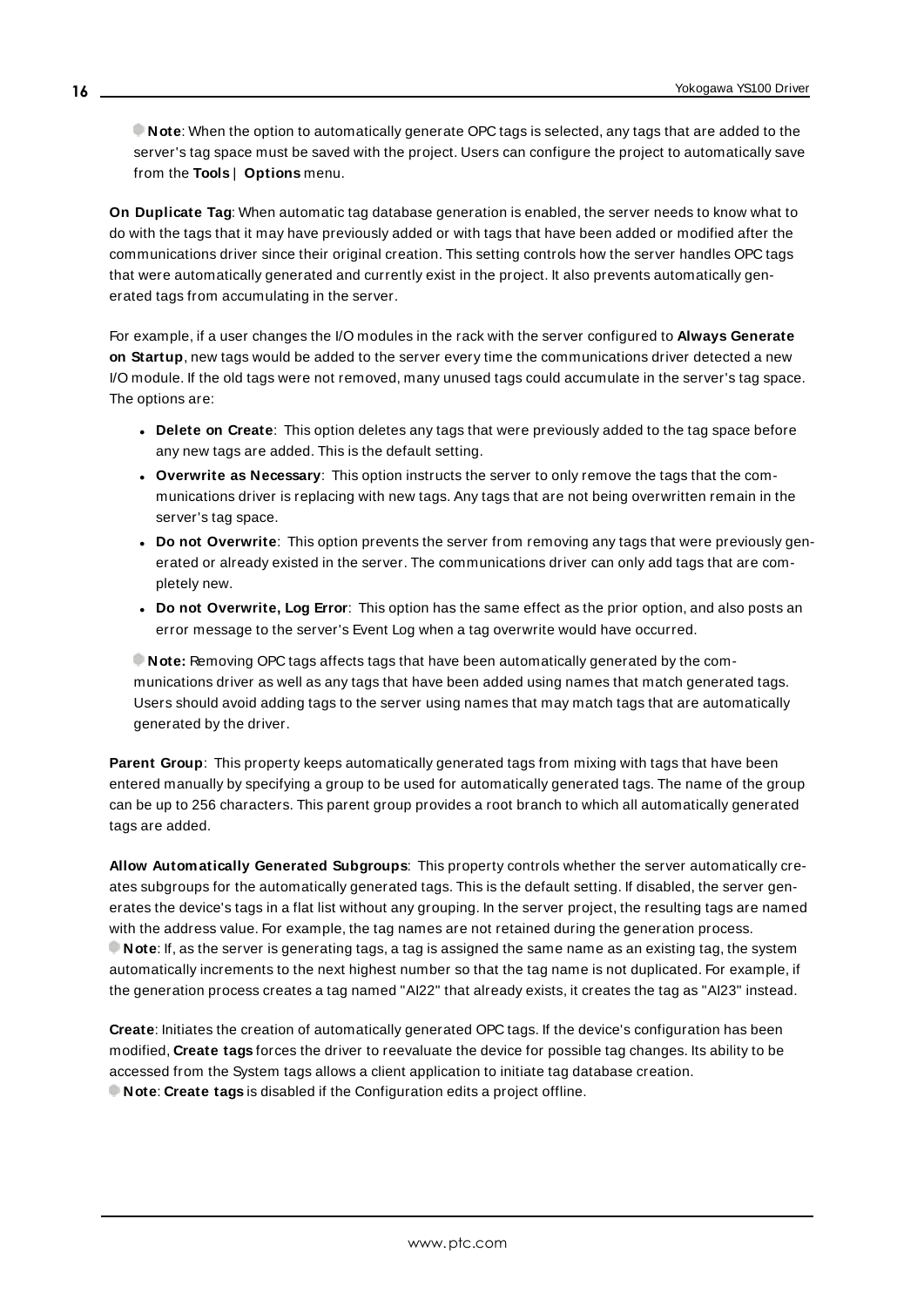#### <span id="page-16-0"></span>**Automatic Tag Database Generation**



The Yokogawa YS100 Driver utilizes the OPC server's Automatic Tag Database Generation feature by automatically creating tags through the use of a fixed database. When a device model is selected, tag and tag group generation will occur. The image below displays the results of Automatic Tag Database creation for a YS150 device.

#### <span id="page-16-1"></span>**Device Properties — Settings**

| <b>Property Groups</b>           | □ Watchdog Timer Settings |         |  |  |
|----------------------------------|---------------------------|---------|--|--|
| Auto-Demotion<br><b>Settings</b> | Watchdog                  | Disable |  |  |
|                                  | Watchdog Timer (s)        | 1000    |  |  |
| Redundancy                       |                           |         |  |  |

**Watchdog:** When Enable is specified, the watchdog command is sent based on the interval specified in Watchdog Timer (s). The default is Disabled.

**Note:** Devices operating in DDC or SPC mode may require that the supervisory computer sends a watchdog command to the device at fixed intervals. If the watchdog command is not received by the device from the supervisory computer within the defined interval, the device runs in backup mode.

**Watchdog Timer** Specify the interval at which the watchdog command is sent to the device. It is only available when the watchdog is enabled. The valid range is 0 to 9999 seconds. The default is 1000 seconds. **Note:** If this property is set to 0 seconds while the watchdog is enabled, the driver sends a watchdog command to the device that disables the supervisory computer watchdog function in the device.

#### <span id="page-16-2"></span>**Device Properties — Redundancy**

| <b>Property Groups</b>     | Redundancy<br>$=$      |                                    |
|----------------------------|------------------------|------------------------------------|
| General                    | Secondary Path         | <b>Channel Device1</b><br>$\cdots$ |
| Scan Mode                  | <b>Operating Mode</b>  | Switch On Failure                  |
| Timing                     | Monitor Item           |                                    |
| Auto-Demotion              | Monitor Interval (s)   | 300                                |
| <b>Tag Generation</b>      | Return to Primary ASAP | Yes                                |
| <b>Tag Import Settings</b> |                        |                                    |
| Redundancy                 |                        |                                    |
|                            |                        |                                    |

Redundancy is available with the Media-Level Redundancy Plug-In.

Consult the website, a sales representative, or the **user [manual](https://www.kepware.com/getattachment/35461efd-b53a-4219-a109-a89fad20b230/media-level-redundancy-manual.pdf)** for more information.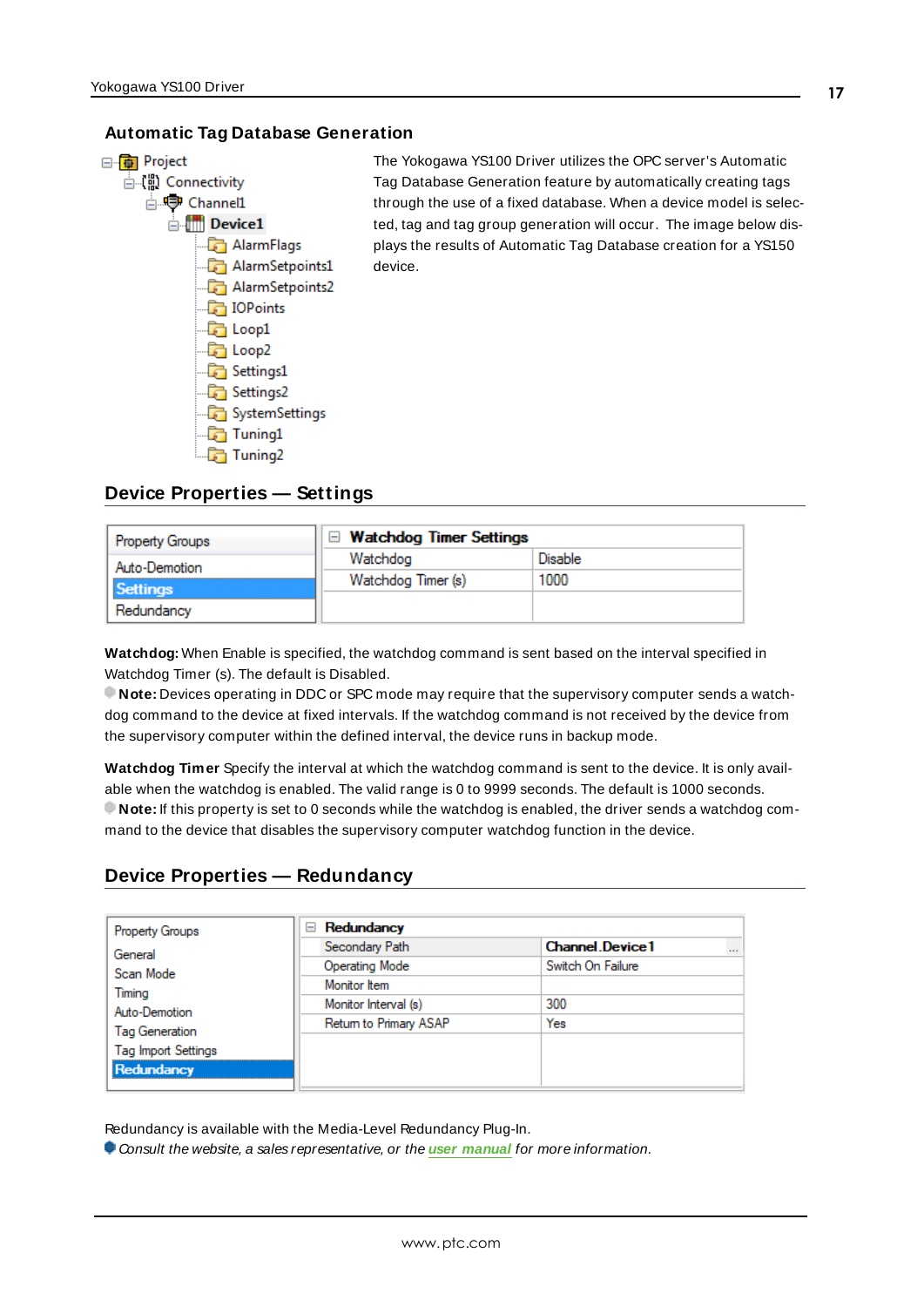## <span id="page-17-0"></span>**Data Types Description**

<span id="page-17-5"></span><span id="page-17-4"></span><span id="page-17-3"></span><span id="page-17-2"></span><span id="page-17-1"></span>

| Data Type      | <b>Description</b>                                           |
|----------------|--------------------------------------------------------------|
| <b>Boolean</b> | Single bit                                                   |
| <b>Byte</b>    | 8-bit value<br>bit 1 is the low bit<br>bit 8 is the high bit |
| Word           | Unsigned 16-bit value                                        |
| Short          | Signed 16-bit value                                          |
| <b>Float</b>   | 32-bit floating point value.                                 |
| String         | Zero-terminated character array                              |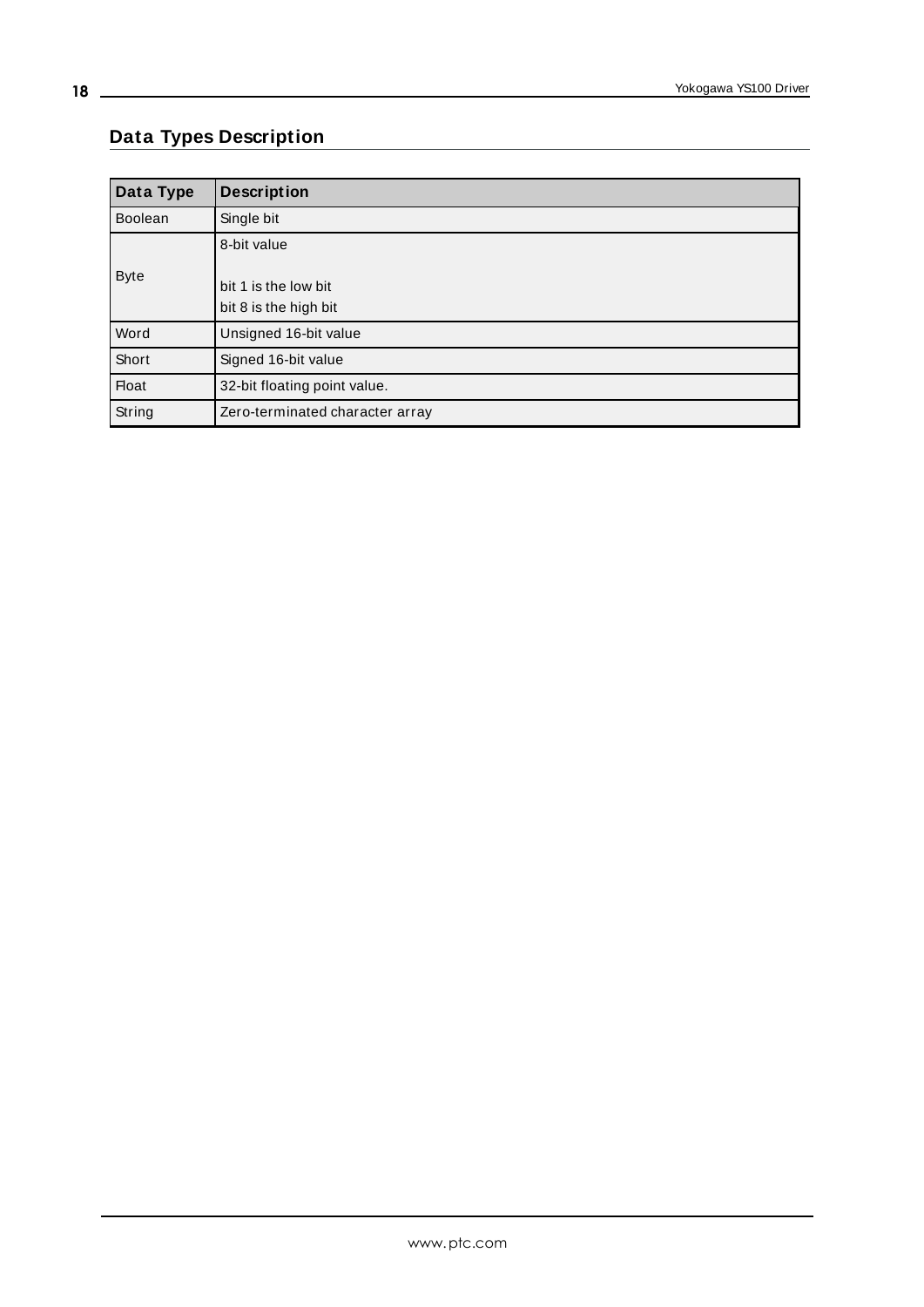#### <span id="page-18-0"></span>**Address Descriptions**

The Yokogawa YS100 Driver automatically generates tags for many important device parameters. Users can also manually create tags. Address specifications vary depending on the model in use. Select a link from the list below to obtain specific address information for the model of interest.

#### **YS150 [Addressing](#page-18-1) YS170 [Addressing](#page-21-0)**

#### <span id="page-18-1"></span>**YS150 Addressing**

The table below describes how to specify an address when creating a tag. The default data types for dynamically defined tags are shown in **bold**.

| <b>Address</b> | Range   | <b>Data</b><br><b>Type</b>     | <b>Access</b> | <b>Description</b>                                                      |
|----------------|---------|--------------------------------|---------------|-------------------------------------------------------------------------|
| PV             | $1 - 2$ | <b>Float</b>                   | Read Only     | Process variable                                                        |
| <b>SV</b>      | $1 - 2$ | <b>Float</b>                   | Read/Write    | Setpoint value                                                          |
| <b>CSV</b>     | $1 - 2$ | <b>Float</b>                   | Read Only     | Cascade setpoint value                                                  |
| <b>DV</b>      | $1 - 2$ | <b>Float</b>                   | Read Only     | <b>Deviation Value</b>                                                  |
| <b>MV</b>      | $1 - 2$ | <b>Float</b>                   | Read/Write    | Manipulated variable                                                    |
| <b>LS</b>      | $1 - 2$ | <b>String</b>                  | Read/Write    | Action mode                                                             |
| <b>SCH</b>     | $1 - 2$ | <b>Float</b>                   | Read Only     | Range high limit <sup>1</sup>                                           |
| <b>SCL</b>     | $1 - 2$ | <b>Float</b>                   | Read Only     | Range low limit <sup>1</sup>                                            |
| <b>SCDP</b>    | $1 - 2$ | Short.<br>Word,<br><b>Byte</b> | Read Only     | Decimal point position 1                                                |
| PH             | $1 - 2$ | <b>Float</b>                   | Read/Write    | Setpoint for high limit alarm <sup>1</sup>                              |
| PL             | $1 - 2$ | <b>Float</b>                   | Read/Write    | Setpoint for low limit alarm <sup>1</sup>                               |
| <b>DL</b>      | $1 - 2$ | <b>Float</b>                   | Read/Write    | Setpoint for deviation limit alarm <sup>1</sup>                         |
| VL             | $1 - 2$ | <b>Float</b>                   | Read/Write    | Setpoint for velocity limit alarm <sup>1</sup>                          |
| VT             | $1 - 2$ | Short,<br>Word,<br><b>Byte</b> | Read/Write    | Time duration setpoint for velocity limit alarm <sup>1</sup>            |
| MH             | $1 - 2$ | <b>Float</b>                   | Read/Write    | Setpoint for manipulated variable high limit <sup>1</sup>               |
| ML             | $1 - 2$ | <b>Float</b>                   | Read/Write    | Setpoint for manipulated variable low limit <sup>1</sup>                |
| RefreshALM     | $1 - 2$ | <b>Boolean</b>                 | Write Only    | Refreshes the alarm setpoint values (PH, PL, DL, VL, VT,<br>MH, and ML) |
| <b>PB</b>      | $1 - 2$ | <b>Float</b>                   | Read/Write    | Proportional band <sup>2</sup>                                          |
| ΤI             | $1 - 2$ | Short,<br>Word,<br><b>Byte</b> | Read/Write    | Integral time (seconds) $^2$                                            |
| <b>TD</b>      | $1 - 2$ | Short,<br>Word,<br><b>Byte</b> | Read/Write    | Derivative time (seconds) <sup>2</sup>                                  |

**Note:** The full range of addresses accepted by this driver may not be valid for a particular device.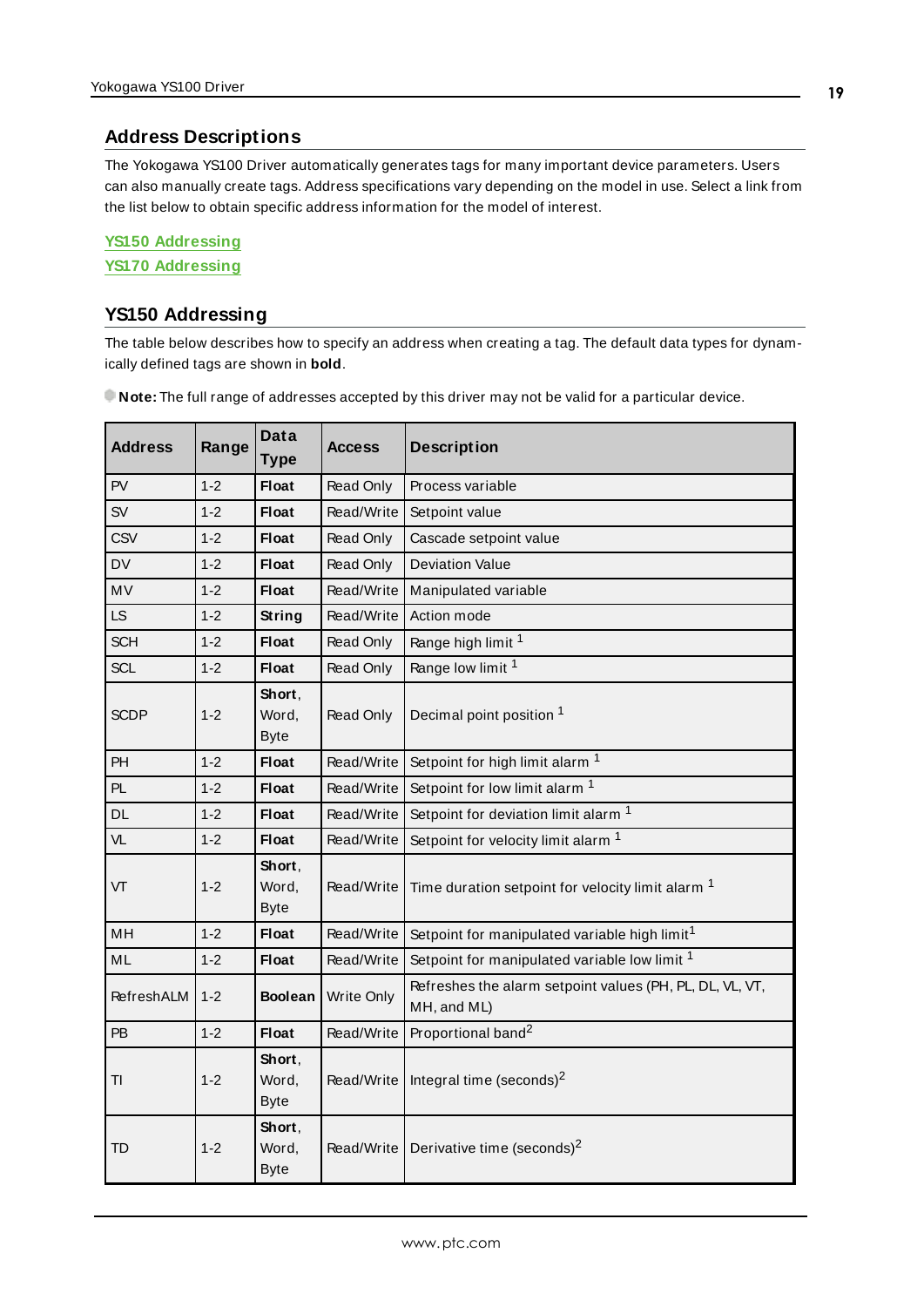| <b>Address</b> | Range   | <b>Data</b><br><b>Type</b>     | <b>Access</b>    | <b>Description</b>                                                                                              |
|----------------|---------|--------------------------------|------------------|-----------------------------------------------------------------------------------------------------------------|
| AG             | $1 - 2$ | <b>Float</b>                   | Read Only        | Variable gain <sup>2</sup>                                                                                      |
| GG             | $1 - 2$ | <b>Float</b>                   | Read/Write       | Nonlinear control gain <sup>2</sup>                                                                             |
| GW             | $1 - 2$ | <b>Float</b>                   | Read/Write       | Nonlinear control deadband width <sup>2</sup>                                                                   |
| MR             | $1 - 2$ | <b>Float</b>                   | Read/Write       | Manual reset value <sup>2</sup>                                                                                 |
| <b>RB</b>      | $1 - 2$ | <b>Float</b>                   | Read/Write       | Reset bias value <sup>2</sup>                                                                                   |
| <b>DM</b>      | $1 - 2$ | <b>Float</b>                   | Read Only        | Input compensation value <sup>2</sup>                                                                           |
| FF             | $1 - 2$ | <b>Float</b>                   | Read Only        | Output compensation value <sup>2</sup>                                                                          |
| <b>TRK</b>     | $1 - 2$ | <b>Float</b>                   | Read Only        | Tracking output value <sup>2</sup>                                                                              |
| <b>PMV</b>     | $1 - 2$ | <b>Float</b>                   | Read/Write       | Preset output value <sup>2</sup>                                                                                |
| <b>PRCA</b>    | None    | Byte,<br>Short,<br>Word        | Read Only        | Process alarm                                                                                                   |
| PRCA.1         | None    | <b>Boolean</b>                 | <b>Read Only</b> | High limit alarm <sup>1</sup>                                                                                   |
| PRCA.2         | None    | <b>Boolean</b>                 | Read Only        | Low limit alarm <sup>1</sup>                                                                                    |
| PRCA.3         | None    | <b>Boolean</b>                 | Read Only        | Deviation alarm <sup>1</sup>                                                                                    |
| PRCA.4         | None    | <b>Boolean</b>                 | Read Only        | Velocity alarm <sup>1</sup>                                                                                     |
| PRCA.5         | None    | <b>Boolean</b>                 | <b>Read Only</b> | High-limit alarm <sup>2</sup>                                                                                   |
| PRCA.6         | None    | <b>Boolean</b>                 | Read Only        | Low-limit alarm <sup>2</sup>                                                                                    |
| PRCA.7         | None    | <b>Boolean</b>                 | Read Only        | Deviation alarm <sup>2</sup>                                                                                    |
| PRCA.8         | None    | <b>Boolean</b>                 | Read Only        | Velocity alarm <sup>2</sup>                                                                                     |
| <b>SYSA</b>    | None    | Byte,<br>Short,<br>Word        | Read Only        | System alarm                                                                                                    |
| SYSA.1         | None    | <b>Boolean</b>                 | Read Only        | Input open alarm                                                                                                |
| SYSA.2         | None    | <b>Boolean</b>                 | Read Only        | Output current open alarm                                                                                       |
| SYSA.3         | None    | Boolean                        | Read Only        | Invalid data                                                                                                    |
| SYSA.4         | None    | <b>Boolean</b>                 | Read Only        | Invalid data                                                                                                    |
| SYSA.5         | None    | <b>Boolean</b>                 | Read Only        | Computed overflow alarm                                                                                         |
| SYSA.6         | None    | <b>Boolean</b>                 | Read Only        | RAM contents volatized alarm                                                                                    |
| SYSA.7         | None    | <b>Boolean</b>                 | Read Only        | EEPROM contents volatized alarm                                                                                 |
| SYSA.8         | None    | <b>Boolean</b>                 | Read Only        | Invalid data                                                                                                    |
| CNT < x > .1   | $1 - 2$ | Short,<br>Word,<br><b>Byte</b> | Read Only        | Control type setting <sup>1</sup><br>(0=Standard PID, 1=Sample PI,<br>2=Batch PID, 3=Proportional PD)           |
| CNT < x > .2   | $1 - 2$ | Short,<br>Word,<br><b>Byte</b> | Read Only        | Control computation setting 1<br>(0=PV proportional type, 1=PV derivative type, 2=A-<br>Adjustable filter type) |
| CNT < x > .3   | $1 - 2$ | Short,<br>Word,                | Read Only        | Control action direction setting 1                                                                              |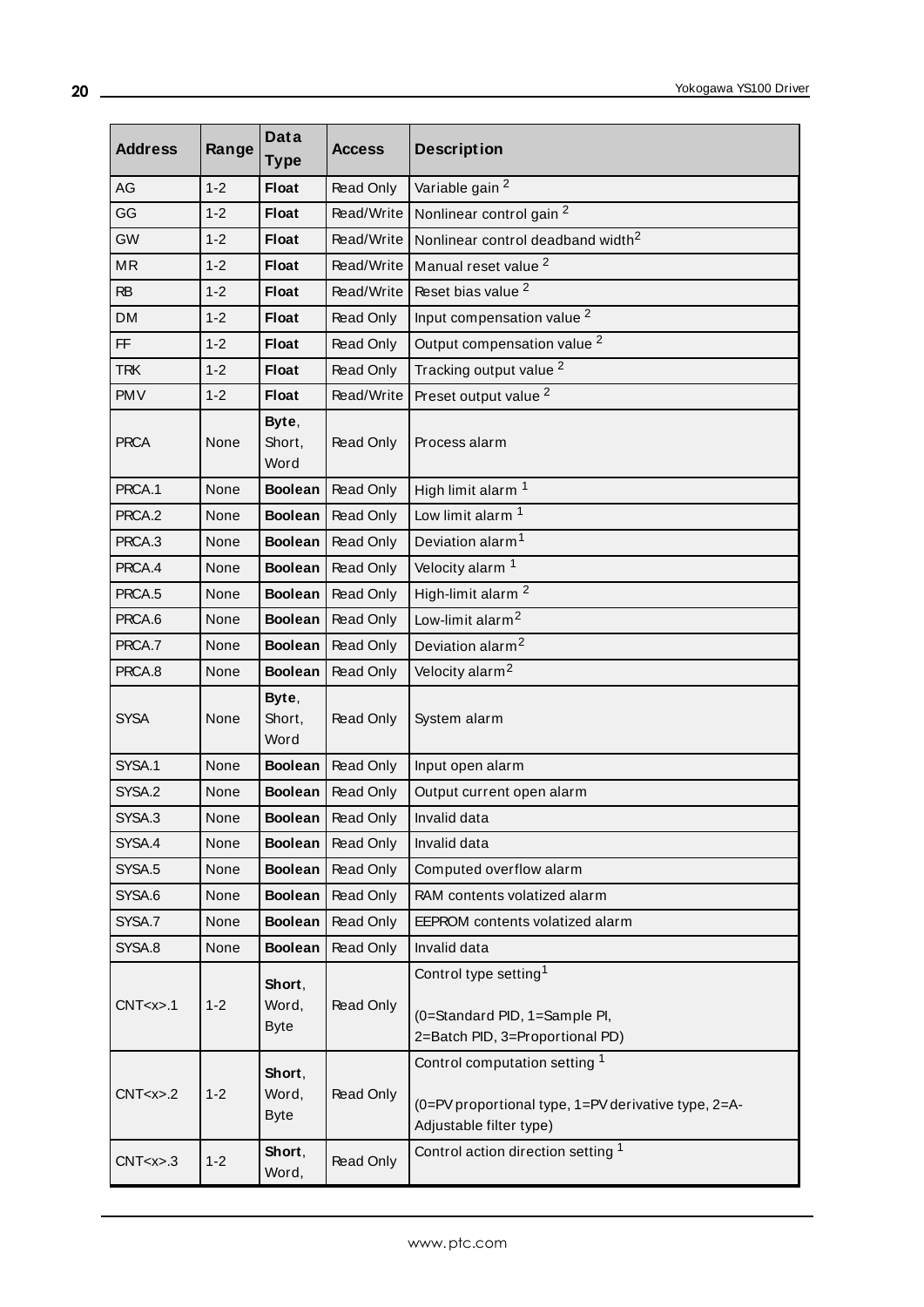| <b>Address</b> | Range   | Data<br><b>Type</b>            | <b>Access</b> | <b>Description</b>                                                                                                                                                                            |
|----------------|---------|--------------------------------|---------------|-----------------------------------------------------------------------------------------------------------------------------------------------------------------------------------------------|
|                |         | <b>Byte</b>                    |               | (0=Reverse, 1=Direct)                                                                                                                                                                         |
| CNT < x > .4   | $1 - 2$ | Short,<br>Word,<br><b>Byte</b> | Read Only     | Open valve direction setting 1<br>$(0=$ C-O, 1=O-C)                                                                                                                                           |
| CNT < x > .5   | $1 - 2$ | Short,<br>Word,<br><b>Byte</b> | Read Only     | C mode setting <sup>1</sup><br>(0=Off, 1=Cascade, 2=Computer)                                                                                                                                 |
| CNT < x > .6   | $1 - 2$ | Short,<br>Word,<br><b>Byte</b> | Read Only     | Backup mode setting <sup>1</sup><br>(0=Manual, 1=Auto)                                                                                                                                        |
| CNT < x > .7   | $1 - 2$ | String                         | Read Only     | Engineering unit <sup>1</sup>                                                                                                                                                                 |
| CNT < x > .8   | $1 - 2$ | String                         | Read Only     | Tag number <sup>1</sup>                                                                                                                                                                       |
| RefreshCNT     | $1 - 2$ | <b>Boolean</b>                 | Write Only    | Refreshes the CNT1 or CNT2 setting values                                                                                                                                                     |
| <b>SYS1.1</b>  | None    | Short,<br>Word,<br><b>Byte</b> | Read Only     | Control mode <sup>1</sup><br>(0=Programmable, 1=Multifunction type single-loop,<br>2=Multifunction type cascade, 3=Multifunction type<br>selector)                                            |
| <b>SYS1.2</b>  | None    | Short,<br>Word,<br><b>Byte</b> | Read Only     | Recovery from power failure <sup>1</sup><br>$(0= TIM 1, 1=AUT, 2=TIM 2)$                                                                                                                      |
| SYS1.3         | None    | Short,<br>Word,<br><b>Byte</b> | Read Only     | Settable by comm. <sup>1</sup><br>(0=Enabled, 1=Inhibited)                                                                                                                                    |
| <b>SYS2.1</b>  | None    | Short,<br>Word,<br><b>Byte</b> | Read Only     | PF key definition <sup>1</sup><br>(0=None, 2=STC ON/OFF)                                                                                                                                      |
| <b>SYS2.2</b>  | None    | Short,<br>Word,<br><b>Byte</b> | Read Only     | DI1 function definition <sup>1</sup><br>(0=None, 1=A/M Toggle, 2=C/A Toggle, 3=Preset MV,<br>4=Tracking Toggle, 5=STC Toggle, 6=Internal CAS Toggle,<br>7=Selector Secondary Loop C/A Toggle) |
| <b>SYS2.3</b>  | None    | Short,<br>Word,<br><b>Byte</b> | Read Only     | DI1 set active <sup>1</sup><br>(0=Open for ON, 1=Closed for ON)                                                                                                                               |
| <b>SYS2.4</b>  | None    | Short,<br>Word,<br><b>Byte</b> | Read Only     | Alarm output status <sup>1</sup><br>(0=Open, 1=Closed)                                                                                                                                        |
| <b>SYS2.5</b>  | None    | Short,<br>Word,<br><b>Byte</b> | Read Only     | SV tracking definition <sup>1</sup><br>$(0=None, 1=SV, 2=PV)$                                                                                                                                 |
| SYS2.6         | None    | Short,<br>Word,<br><b>Byte</b> | Read Only     | Selector definition <sup>1</sup><br>(0=Low selector, 1=High Selector)                                                                                                                         |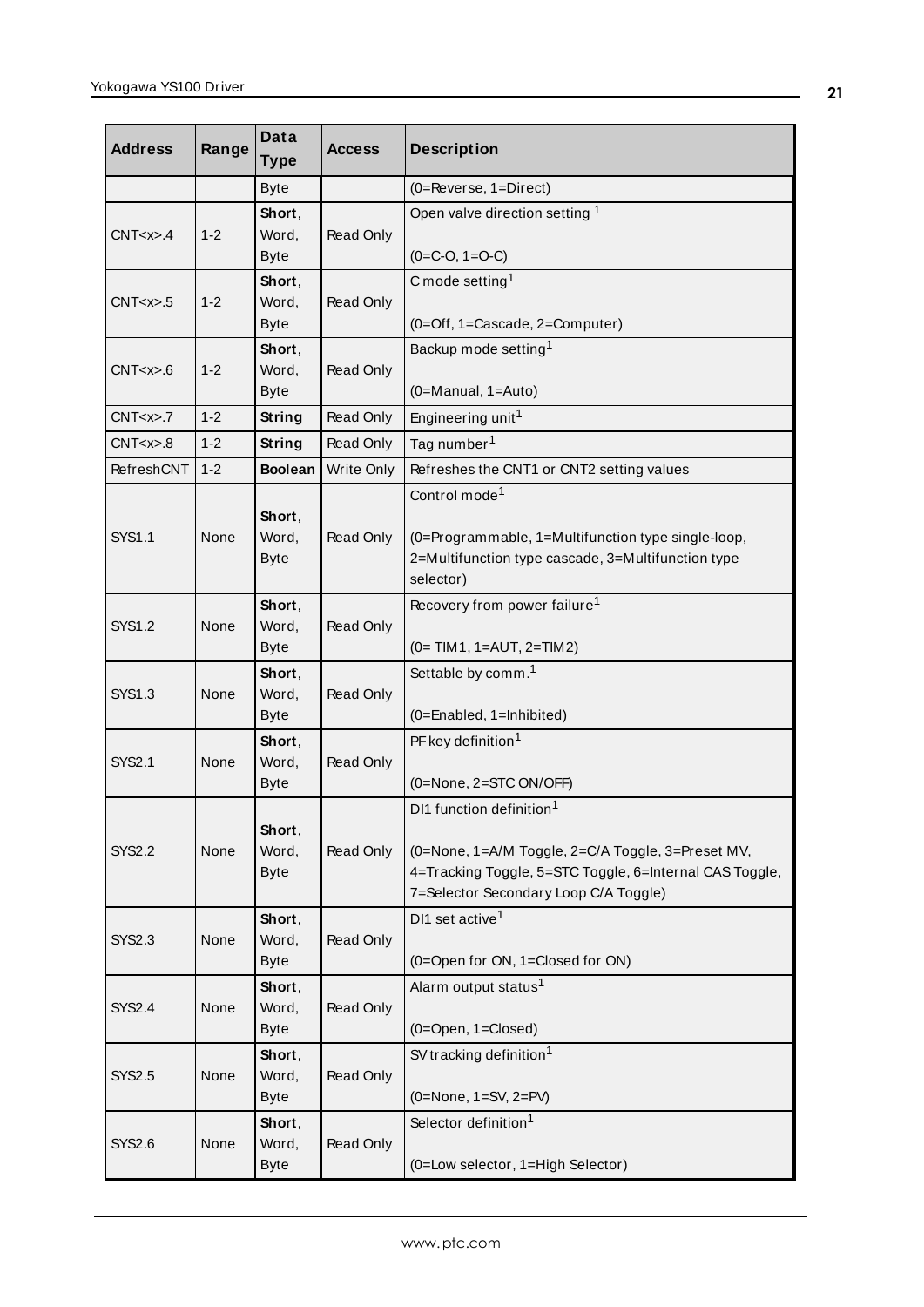| <b>Address</b>    | Range     | Data<br><b>Type</b> | <b>Access</b> | <b>Description</b>                          |
|-------------------|-----------|---------------------|---------------|---------------------------------------------|
| <b>RefreshSYS</b> | None      | <b>Boolean</b>      | Write Only    | Refreshes the SYS1 and SYS2 setting values  |
| Model             | None      | <b>String</b>       | Read Only     | Model name <sup>1</sup>                     |
| $X^*$             | $01 - 05$ | <b>Float</b>        | Read Only     | Analog input register                       |
| $Y^*$             | $01 - 06$ | <b>Float</b>        | Read Only     | Analog output register                      |
| DI                | $01 - 06$ | <b>Boolean</b>      | Read Only     | Status input register                       |
| <b>DO</b>         | $01 - 16$ | <b>Boolean</b>      | Read Only     | Status output register                      |
| P                 | $01 - 30$ | Float               | Read/Write    | Computation parameter register <sup>3</sup> |
| $\mathsf{T}$      | $01 - 30$ | <b>Float</b>        | Read Only     | Temporary storage register <sup>3</sup>     |
| К                 | $01 - 30$ | <b>Float</b>        | Read Only     | Constant register <sup>3</sup>              |

\* The memory address X05 is only valid in Program Mode.

\* \* The memory addresses Y04-Y06 are only valid in Program Mode.

**Notes**:

- 1. **Static Data:** The data is read once at start up to initialize the value. To refresh the data, use the applicable Refresh Tag for all static data (with the exception of 'Model').
- 2. **Tuning Parameters:** To increase the speed of optimization, only reference the address for this data when needed. When tuning data is included in the application, it must be scanned between reads of the loop variable data.
- 3. **Computation Temporary and Constant Registers:** Although register data is not generated during automatic tag generation, it can be added if needed. When register data is included in the application, it must be scanned between reads of the loop variable data.

## <span id="page-21-0"></span>**YS170 Addressing**

The table below describes how to specify an address when creating a tag. The default data types for dynamically defined tags are shown in **bold**.

| <b>Address</b> | Range   | <b>Data</b><br><b>Type</b>     | <b>Access</b> | <b>Description</b>                  |
|----------------|---------|--------------------------------|---------------|-------------------------------------|
| <b>PV</b>      | $1 - 2$ | <b>Float</b>                   | Read Only     | Process variable                    |
| <b>SV</b>      | $1 - 2$ | <b>Float</b>                   | Read/Write    | Setpoint value                      |
| CSV            | $1 - 2$ | <b>Float</b>                   | Read Only     | Cascade setpoint value              |
| <b>DV</b>      | $1 - 2$ | <b>Float</b>                   | Read Only     | <b>Deviation Value</b>              |
| <b>MV</b>      | $1 - 2$ | <b>Float</b>                   | Read/Write    | Manipulated variable                |
| LS.            | $1 - 2$ | <b>String</b>                  | Read/Write    | Action mode                         |
| <b>SCH</b>     | $1 - 2$ | <b>Float</b>                   | Read Only     | Range high limit <sup>1</sup>       |
| <b>SCL</b>     | $1 - 2$ | <b>Float</b>                   | Read Only     | Range low limit <sup>1</sup>        |
| <b>SCDP</b>    | $1 - 2$ | Short,<br>Word,<br><b>Byte</b> | Read Only     | Decimal point position <sup>1</sup> |

**Note**: The full range of addresses accepted by this driver may not be valid for a particular device.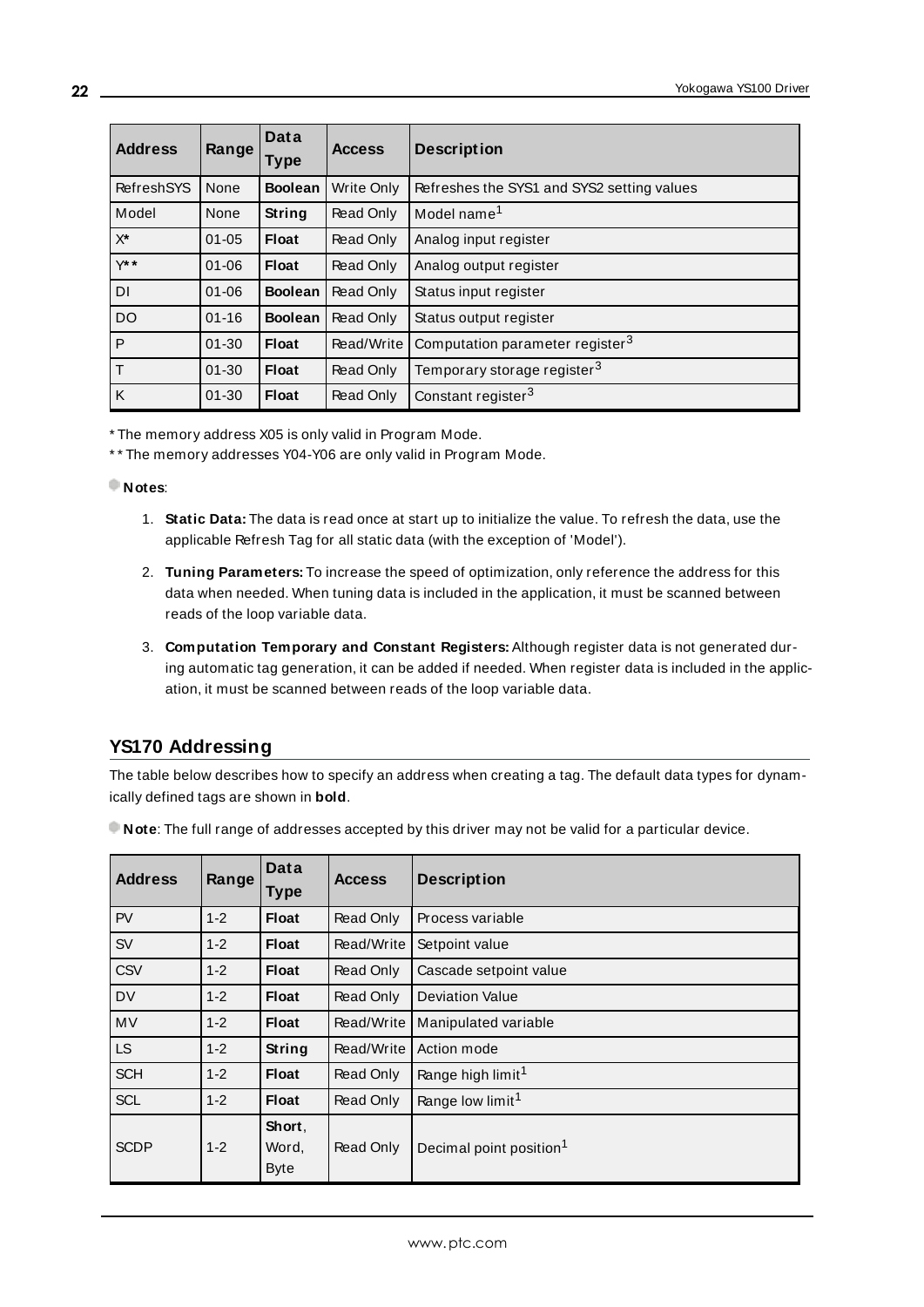| <b>Address</b> | Range   | <b>Data</b><br><b>Type</b>     | <b>Access</b> | <b>Description</b>                                                      |
|----------------|---------|--------------------------------|---------------|-------------------------------------------------------------------------|
| PH             | $1 - 2$ | <b>Float</b>                   | Read/Write    | Setpoint for high limit alarm <sup>1</sup>                              |
| <b>PL</b>      | $1 - 2$ | <b>Float</b>                   | Read/Write    | Setpoint for low limit alarm <sup>1</sup>                               |
| <b>DL</b>      | $1 - 2$ | <b>Float</b>                   | Read/Write    | Setpoint for deviation limit alarm <sup>1</sup>                         |
| VL             | $1 - 2$ | <b>Float</b>                   | Read/Write    | Setpoint for velocity limit alarm <sup>1</sup>                          |
| VT             | $1 - 2$ | Short,<br>Word,<br><b>Byte</b> | Read/Write    | Time duration setpoint for velocity limit alarm <sup>1</sup>            |
| MH             | $1 - 2$ | <b>Float</b>                   | Read/Write    | Setpoint for manipulated variable high limit <sup>1</sup>               |
| ML             | $1 - 2$ | <b>Float</b>                   | Read/Write    | Setpoint for manipulated variable low limit <sup>1</sup>                |
| RefreshALM     | $1 - 2$ | <b>Boolean</b>                 | Write Only    | Refreshes the alarm setpoint values (PH, PL, DL, VL, VT,<br>MH, and ML) |
| <b>PB</b>      | $1 - 2$ | <b>Float</b>                   | Read/Write    | Proportional band <sup>2</sup>                                          |
| TI             | $1 - 2$ | Short,<br>Word,<br><b>Byte</b> | Read/Write    | Integral time (seconds) <sup>2</sup>                                    |
| <b>TD</b>      | $1 - 2$ | Short,<br>Word,<br><b>Byte</b> |               | Read/Write   Derivative time (seconds) <sup>2</sup>                     |
| AG             | $1 - 2$ | <b>Float</b>                   | Read Only     | Variable gain <sup>2</sup>                                              |
| GG             | $1 - 2$ | <b>Float</b>                   | Read/Write    | Nonlinear control gain <sup>2</sup>                                     |
| <b>GW</b>      | $1 - 2$ | <b>Float</b>                   | Read/Write    | Nonlinear control dead band width <sup>2</sup>                          |
| MR             | $1 - 2$ | <b>Float</b>                   | Read/Write    | Manual reset value <sup>2</sup>                                         |
| <b>RB</b>      | $1 - 2$ | <b>Float</b>                   | Read/Write    | Reset bias value <sup>2</sup>                                           |
| <b>DM</b>      | $1 - 2$ | <b>Float</b>                   | Read Only     | Input compensation value <sup>2</sup>                                   |
| FF             | $1 - 2$ | <b>Float</b>                   | Read Only     | Output compensation value <sup>2</sup>                                  |
| <b>TRK</b>     | $1 - 2$ | <b>Float</b>                   | Read Only     | Tracking output value <sup>2</sup>                                      |
| PMV            | $1 - 2$ | <b>Float</b>                   | Read/Write    | Preset output value <sup>2</sup>                                        |
| <b>PRCA</b>    | None    | Byte,<br>Short,<br>Word        | Read Only     | Process alarm                                                           |
| PRCA.1         | None    | <b>Boolean</b>                 | Read Only     | High limit alarm <sup>1</sup>                                           |
| PRCA.2         | None    | <b>Boolean</b>                 | Read Only     | Low limit alarm <sup>1</sup>                                            |
| PRCA.3         | None    | <b>Boolean</b>                 | Read Only     | Deviation alarm <sup>1</sup>                                            |
| PRCA.4         | None    | <b>Boolean</b>                 | Read Only     | Velocity alarm <sup>1</sup>                                             |
| PRCA.5         | None    | <b>Boolean</b>                 | Read Only     | High limit alarm <sup>2</sup>                                           |
| PRCA.6         | None    | <b>Boolean</b>                 | Read Only     | Low limit alarm <sup>2</sup>                                            |
| PRCA.7         | None    | <b>Boolean</b>                 | Read Only     | Deviation alarm <sup>2</sup>                                            |
| PRCA.8         | None    | <b>Boolean</b>                 | Read Only     | Velocity alarm <sup>2</sup>                                             |
| <b>SYSA</b>    | None    | Byte,<br>Short,<br>Word        | Read Only     | System alarm                                                            |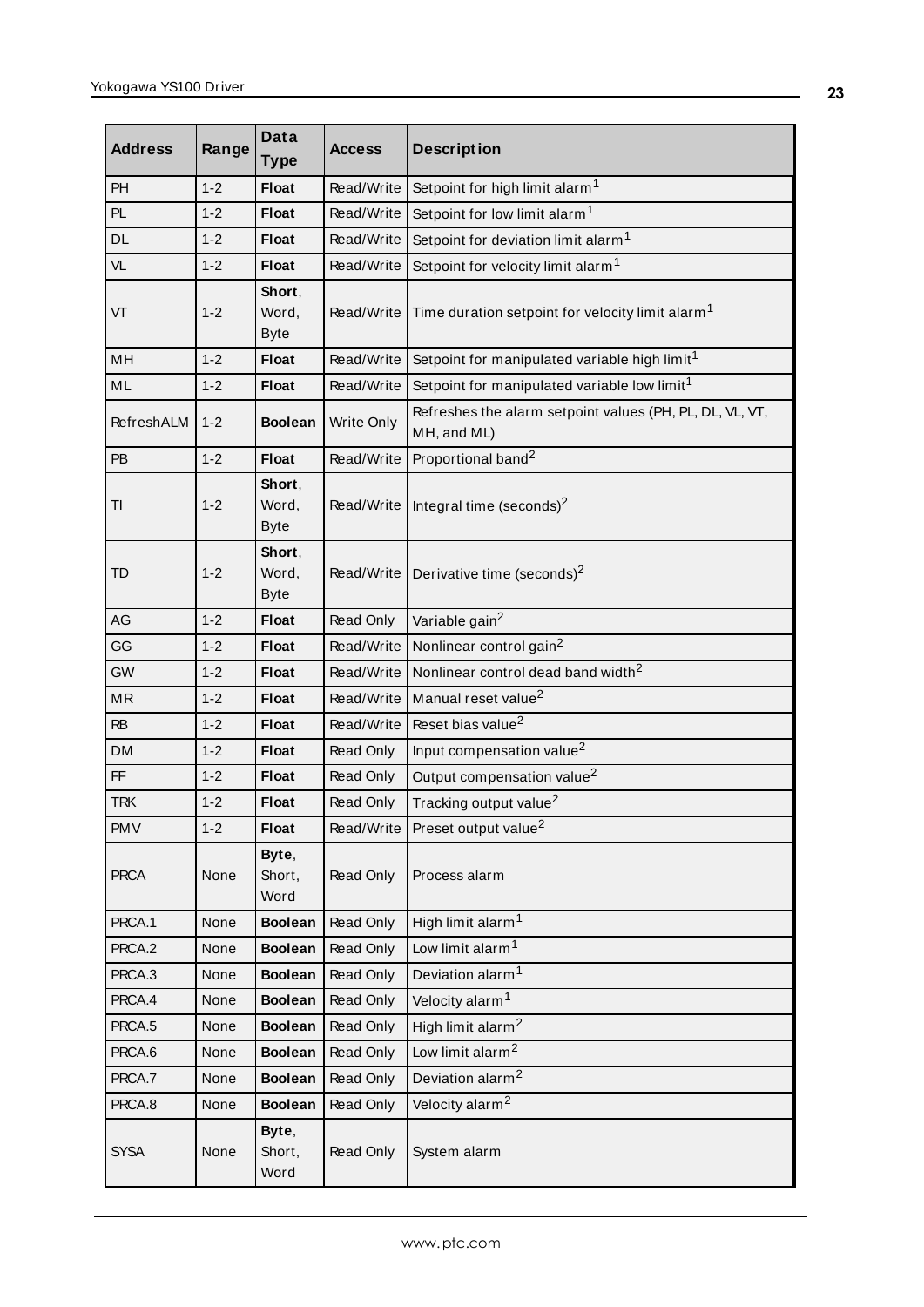| <b>Address</b> | Range   | Data<br><b>Type</b>            | <b>Access</b>     | <b>Description</b>                                                                                                                                |
|----------------|---------|--------------------------------|-------------------|---------------------------------------------------------------------------------------------------------------------------------------------------|
| SYSA.1         | None    | <b>Boolean</b>                 | Read Only         | Input open alarm                                                                                                                                  |
| SYSA.2         | None    | <b>Boolean</b>                 | Read Only         | Output current open alarm                                                                                                                         |
| SYSA.3         | None    | <b>Boolean</b>                 | Read Only         | Invalid data                                                                                                                                      |
| SYSA.4         | None    | <b>Boolean</b>                 | Read Only         | Invalid data                                                                                                                                      |
| SYSA.5         | None    | <b>Boolean</b>                 | Read Only         | Computed overflow alarm                                                                                                                           |
| SYSA.6         | None    | <b>Boolean</b>                 | Read Only         | RAM contents volatized alarm                                                                                                                      |
| SYSA.7         | None    | <b>Boolean</b>                 | Read Only         | EEPROM contents volatized alarm                                                                                                                   |
| SYSA.8         | None    | <b>Boolean</b>                 | Read Only         | Invalid data                                                                                                                                      |
| CNT < x > .1   | $1 - 2$ | Short,<br>Word,<br><b>Byte</b> | Read Only         | Control type setting <sup>1</sup><br>(0=Standard PID, 1=Sample PI,<br>2=Batch PID, 3=Proportional PD)                                             |
| CNT < x > .2   | $1 - 2$ | Short,<br>Word,<br><b>Byte</b> | Read Only         | Control computation setting <sup>1</sup><br>(0=PV proportional type, 1=PV derivative type, 2=A-<br>Adjustable filter type)                        |
| CNT < x > .3   | $1 - 2$ | Short,<br>Word,<br><b>Byte</b> | Read Only         | Control action direction setting <sup>1</sup><br>(0=Reverse, 1=Direct)                                                                            |
| CNT < x > .4   | $1 - 2$ | Short,<br>Word,<br><b>Byte</b> | Read Only         | Open valve direction setting 1<br>$(0=$ C-O, 1=O-C)                                                                                               |
| CNT < x > .5   | $1 - 2$ | Short,<br>Word,<br><b>Byte</b> | Read Only         | C mode setting <sup>1</sup><br>(0=Off, 1=Cascade, 2=Computer)                                                                                     |
| CNT < x > .6   | $1 - 2$ | Short,<br>Word,<br><b>Byte</b> | Read Only         | Backup mode setting <sup>1</sup><br>$(0=$ Manual, 1=Auto)                                                                                         |
| CNT < x > .7   | $1 - 2$ | String                         | Read Only         | Engineering unit <sup>1</sup>                                                                                                                     |
| CNT < x > .8   | $1 - 2$ | String                         | Read Only         | Tag number <sup>1</sup>                                                                                                                           |
| RefreshCNT     | $1 - 2$ | <b>Boolean</b>                 | <b>Write Only</b> | Refreshes the CNT1 or CNT2 setting values                                                                                                         |
| SYS1.1         | None    | Short,<br>Word,<br><b>Byte</b> | Read Only         | Control mode <sup>1</sup><br>(0=Programmable, 1=Multifunction type single-loop 2=Mu-<br>ultifunction type cascade, 3=Multifunction type selector) |
| <b>SYS1.2</b>  | None    | Short,<br>Word,<br><b>Byte</b> | Read Only         | Recovery from power failure <sup>1</sup><br>$(0=TIM1, 1=AUT, 2=TIM2)$                                                                             |
| SYS1.3         | None    | Short,<br>Word,<br><b>Byte</b> | Read Only         | Settable by comm. <sup>1</sup><br>(0=Enabled, 1=Inhibited)                                                                                        |
| <b>SYS2.1</b>  | None    | Short,<br>Word,                | Read Only         | PF key definition <sup>1</sup>                                                                                                                    |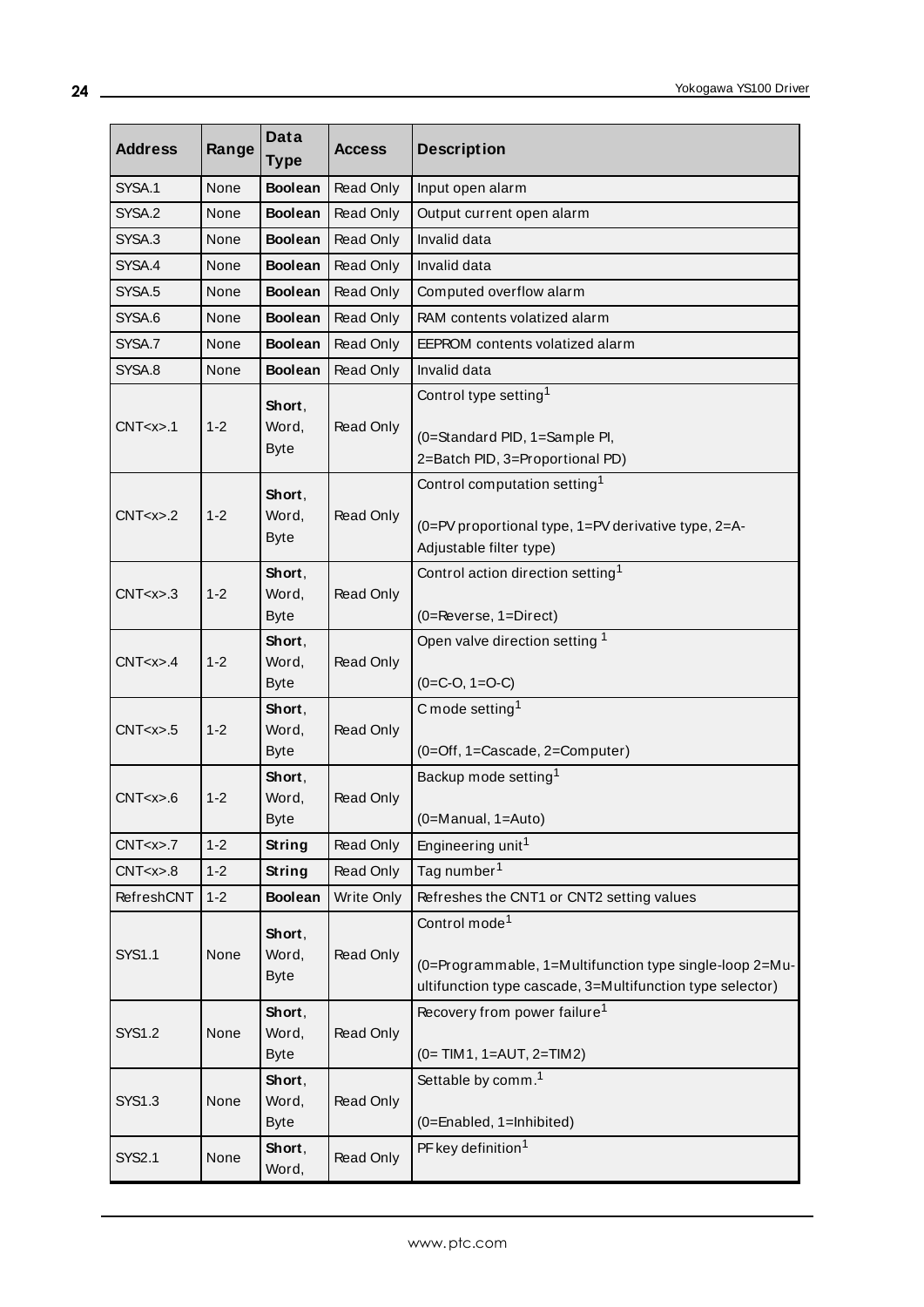| <b>Address</b>     | Range     | Data<br><b>Type</b>            | Access     | <b>Description</b>                                                                                                                                                                            |
|--------------------|-----------|--------------------------------|------------|-----------------------------------------------------------------------------------------------------------------------------------------------------------------------------------------------|
|                    |           | <b>Byte</b>                    |            | (0=None, 2=STC ON/OFF)                                                                                                                                                                        |
| <b>SYS2.2</b>      | None      | Short.<br>Word,<br><b>Byte</b> | Read Only  | DI1 function definition <sup>1</sup><br>(0=None, 1=A/M Toggle, 2=C/A Toggle, 3=Preset MV,<br>4=Tracking Toggle, 5=STC Toggle, 6=Internal CAS<br>Toggle, 7=Selector Secondary Loop C/A Toggle) |
| <b>SYS2.3</b>      | None      | Short,<br>Word,<br><b>Byte</b> | Read Only  | DI1 set active <sup>1</sup><br>(0=Open for ON, 1=Closed for ON)                                                                                                                               |
| <b>SYS2.4</b>      | None      | Short.<br>Word,<br><b>Byte</b> | Read Only  | Alarm output status <sup>1</sup><br>$(0 = Open, 1 = Closed)$                                                                                                                                  |
| <b>SYS2.5</b>      | None      | Short,<br>Word,<br><b>Byte</b> | Read Only  | SV tracking definition <sup>1</sup><br>$(0=None, 1=SV, 2=PV)$                                                                                                                                 |
| SYS2.6             | None      | Short,<br>Word,<br><b>Byte</b> | Read Only  | Selector definition <sup>1</sup><br>(0=Low selector, 1=High Selector)                                                                                                                         |
| <b>RefreshSYS</b>  | None      | <b>Boolean</b>                 | Write Only | Refreshes the SYS1 and SYS2 setting values                                                                                                                                                    |
| Model              | None      | String                         | Read Only  | Model name <sup>1</sup>                                                                                                                                                                       |
| $\mathsf{X}^\star$ | $01 - 05$ | <b>Float</b>                   | Read Only  | Analog input register                                                                                                                                                                         |
| $Y^*$              | $01 - 06$ | <b>Float</b>                   | Read Only  | Analog output register                                                                                                                                                                        |
| DI                 | $01 - 06$ | <b>Boolean</b>                 | Read Only  | Status input register                                                                                                                                                                         |
| <b>DO</b>          | $01 - 16$ | <b>Boolean</b>                 | Read Only  | Status output register                                                                                                                                                                        |
| $\mathsf{P}$       | $01 - 30$ | <b>Float</b>                   | Read/Write | Computation parameter register <sup>3</sup>                                                                                                                                                   |
| $\mathsf T$        | $01 - 30$ | <b>Float</b>                   | Read Only  | Temporary storage register <sup>3</sup>                                                                                                                                                       |
| Κ                  | $01 - 30$ | <b>Float</b>                   | Read Only  | Constant register <sup>3</sup>                                                                                                                                                                |

\* The memory address X05 is only valid in Program Mode.

\* \* The memory addresses Y04-Y06 are only valid in Program Mode.

#### **Notes**:

- 1. **Static Data:** The data is read once at start up to initialize the value. To refresh the data, use the applicable Refresh Tag for all static data (with the exception of 'Model').
- 2. **Tuning Parameters:** To increase the speed of optimization, only reference the address for this data when needed. When tuning data is included in the application, it must be scanned between reads of the loop variable data.
- 3. **Computation Temporary and Constant Registers:** Although register data is not generated during automatic tag generation, it can be added if needed. When register data is included in the application, it must be scanned between reads of the loop variable data.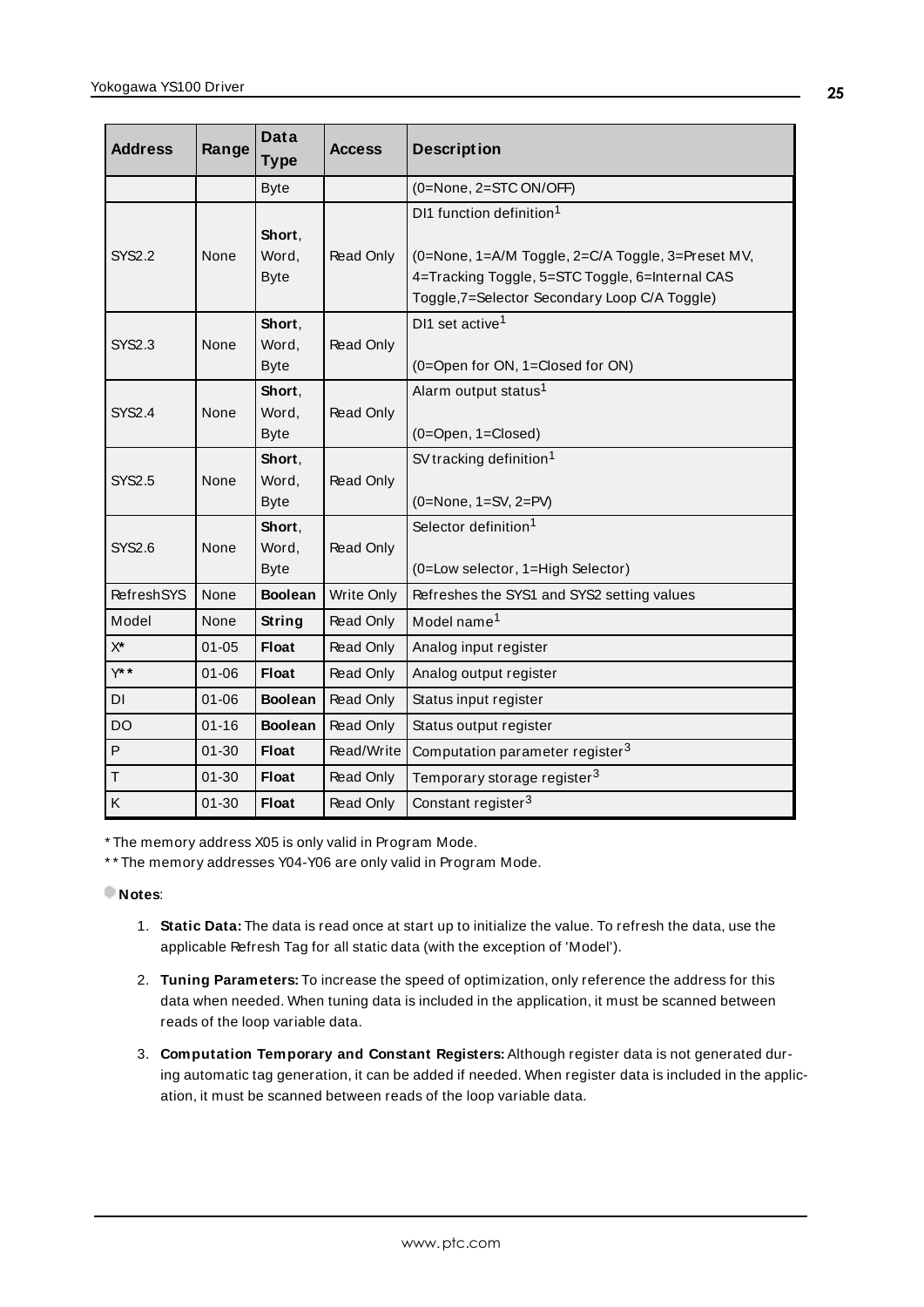#### <span id="page-25-0"></span>**Error Descriptions**

The following error/warning messages may be generated. Click on the link for a description of the message.

#### **Address Validation**

**Address [<address>](#page-25-1) is out of range for the specified device or register Data Type <type> is not valid for device address [<address>](#page-25-2) Device address [<address>](#page-26-0) contains a syntax error Device address <address> is not [supported](#page-26-1) by model <model name> Device address [<address>](#page-26-2) is Read Only [M issing](#page-26-3) address**

#### **Serial Communications**

**[Communications](#page-27-0) error on <channel name> [<error mask>] [COM n](#page-27-1) does not exist COM n is in use by another [application](#page-27-2) Error [opening](#page-28-0) COM n Unable to set comm [parameters](#page-28-1) on COM n**

#### **Device Status Messages**

**Device <device name> is not [responding](#page-28-2) Unable to write to [<address>](#page-29-0) on device <device name>**

#### **Device-Specific Messages**

**Failed to read static [initialization](#page-29-1) data for device <device name> No response to [watchdog](#page-30-0) write on device <device name> Received [unexpected](#page-30-1) response for tag in block <tag name> on device <device name>**

#### <span id="page-25-1"></span>**Address <address> is out of range for the specified device or register**

#### **Error Type:**

Warning

#### **Possible Cause:**

A tag address that has been specified statically, references a location that is beyond the range of supported locations for the device.

#### **Solution:**

Verify the address is correct; if it is not, re-enter it in the client application.

#### <span id="page-25-2"></span>**Data Type <type> is not valid for device address <address>**

## **Error Type:**

Warning

#### **Possible Cause:**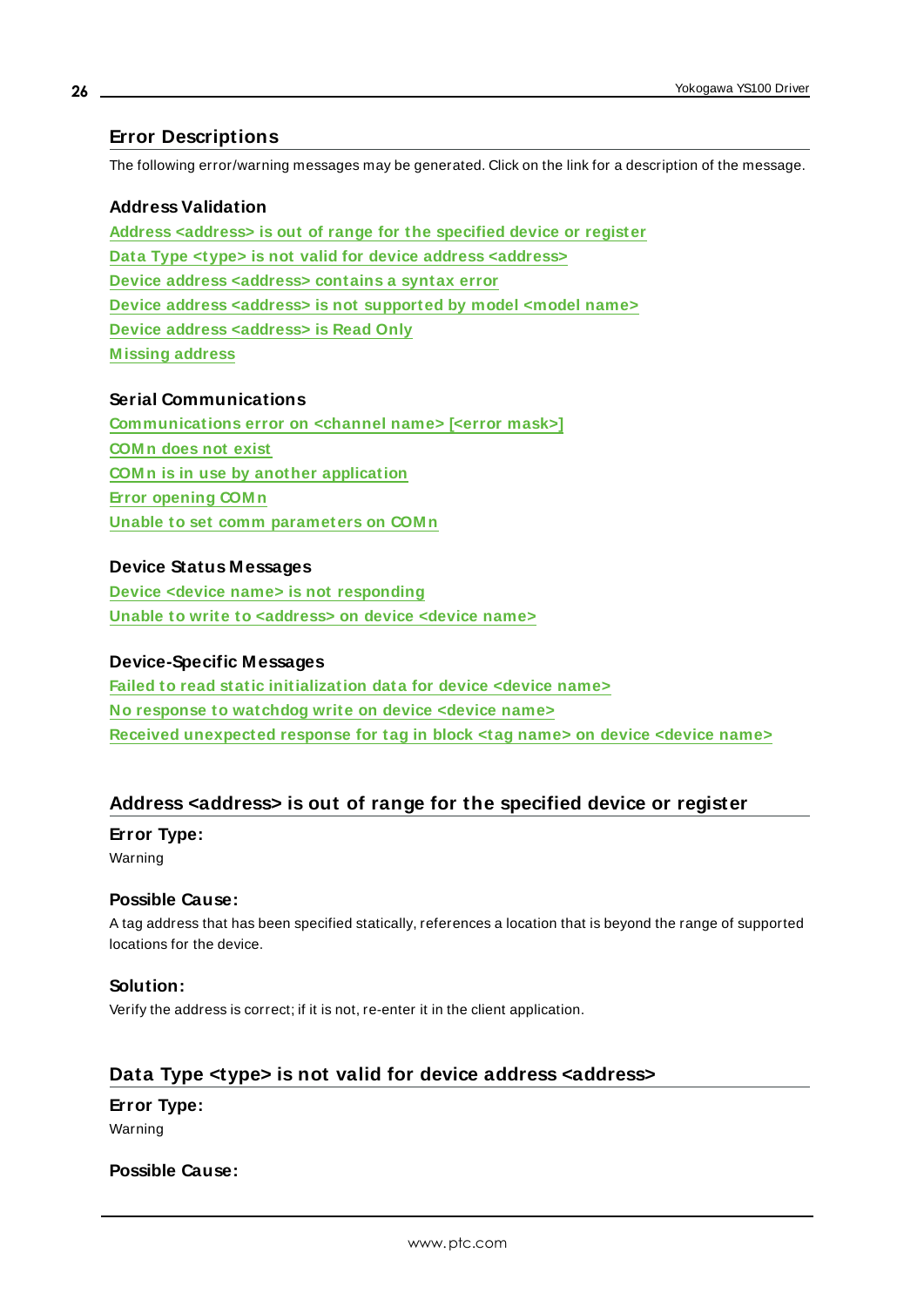A tag address that has been specified statically, has been assigned an invalid data type.

#### **Solution:**

Modify the requested data type in the client application.

#### <span id="page-26-0"></span>**Device address <address> contains a syntax error**

#### **Error Type:**

Warning

#### **Possible Cause:**

A tag address that has been specified statically contains one or more invalid characters.

#### **Solution:**

<span id="page-26-1"></span>Verify the address is correct; if it is not, re-enter it in the client application.

#### **Device address <address> is not supported by model <model name>**

#### **Error Type:**

Warning

#### **Possible Cause:**

A tag address that has been specified statically references a location that is valid for the communications protocol but not supported by the target device.

#### **Solution:**

Verify the address is correct; if it is not, re-enter it in the client application. Also verify that the selected model name for the device is correct.

#### <span id="page-26-2"></span>**Device address <address> is Read Only**

#### **Error Type:**

Warning

#### **Possible Cause:**

A tag address that has been specified statically, has a requested access mode that is not compatible with what the device supports for that address.

#### **Solution:**

Change the access mode in the client application.

#### <span id="page-26-3"></span>**Missing address**

**Error Type:** Warning

#### **Possible Cause:**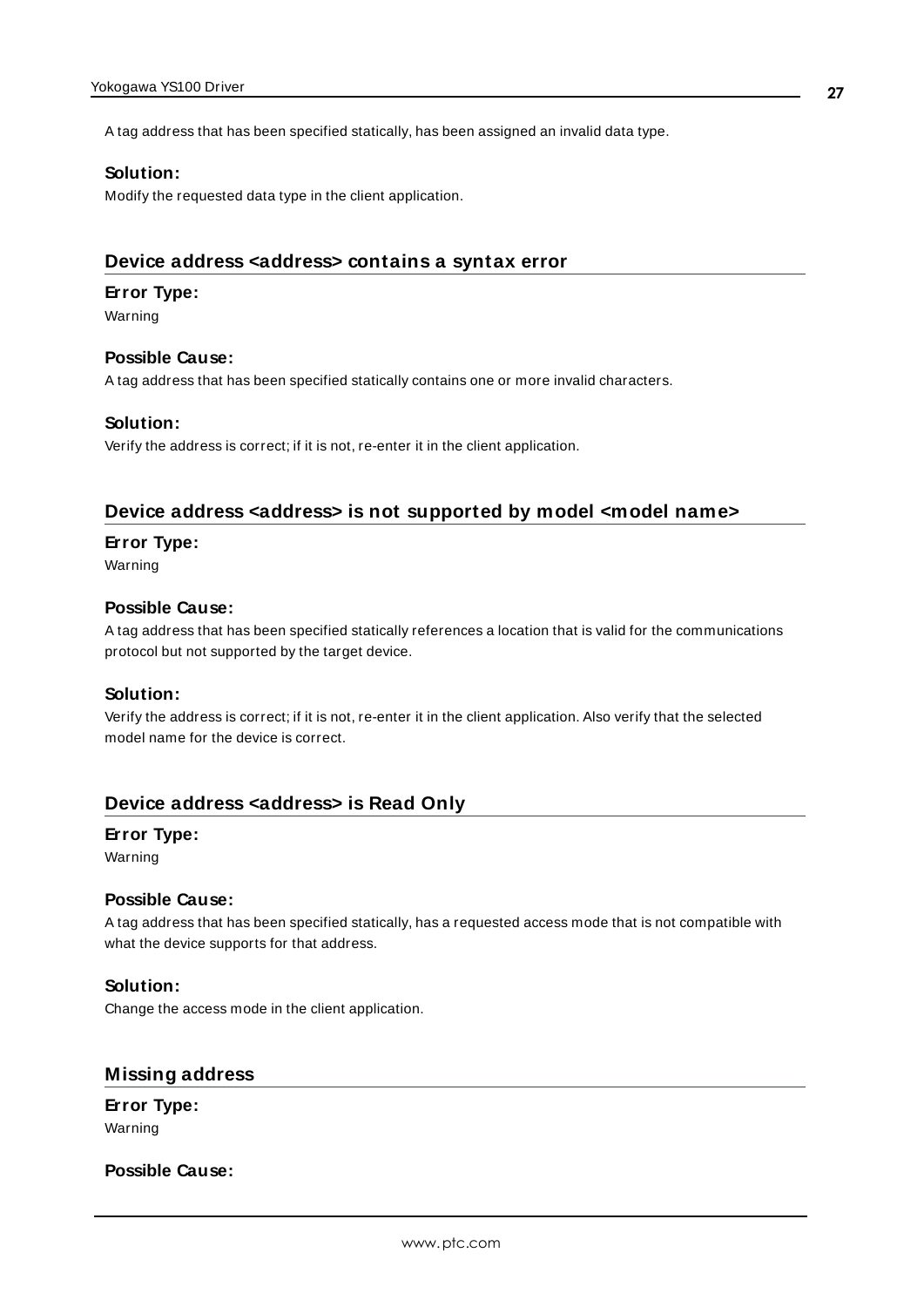A tag address that has been specified statically has no length.

#### **Solution:**

<span id="page-27-0"></span>Verify the address is correct; if it is not, re-enter it in the client application.

#### **Communications error on <channel name> [<error mask>]**

#### **Error Type:**

Warning

#### **Error Mask Definitions:**

<span id="page-27-5"></span><span id="page-27-4"></span><span id="page-27-3"></span>**B** = Hardware break detected. **F**= Framing error. **E**= I/O error. **O**= Character buffer overrun. **R**= RXbuffer overrun. **P**= Received byte parity error. **T**= TX buffer full.

### **Possible Cause:**

- 1. The serial connection between the device and the host PC is bad.
- 2. The communication parameters for the serial connection are incorrect.
- 3. There is a noise source disrupting communications in the cabling path between the PC and the device.

#### **Solution:**

- 1. Verify the cabling between the PC and the device.
- 2. Verify that the specified communication parameters match those of the device.
- 3. Re-route cabling to avoid sources of electrical interference; such as motors, generators or high voltage lines.

#### <span id="page-27-1"></span>**COMn does not exist**

#### **Error Type:**

Fatal

#### **Possible Cause:**

The specified COM port is not present on the target computer.

#### **Solution:**

Verify that the proper COM port has been selected in the Channel Properties.

#### <span id="page-27-2"></span>**COMn is in use by another application**

#### **Error Type:**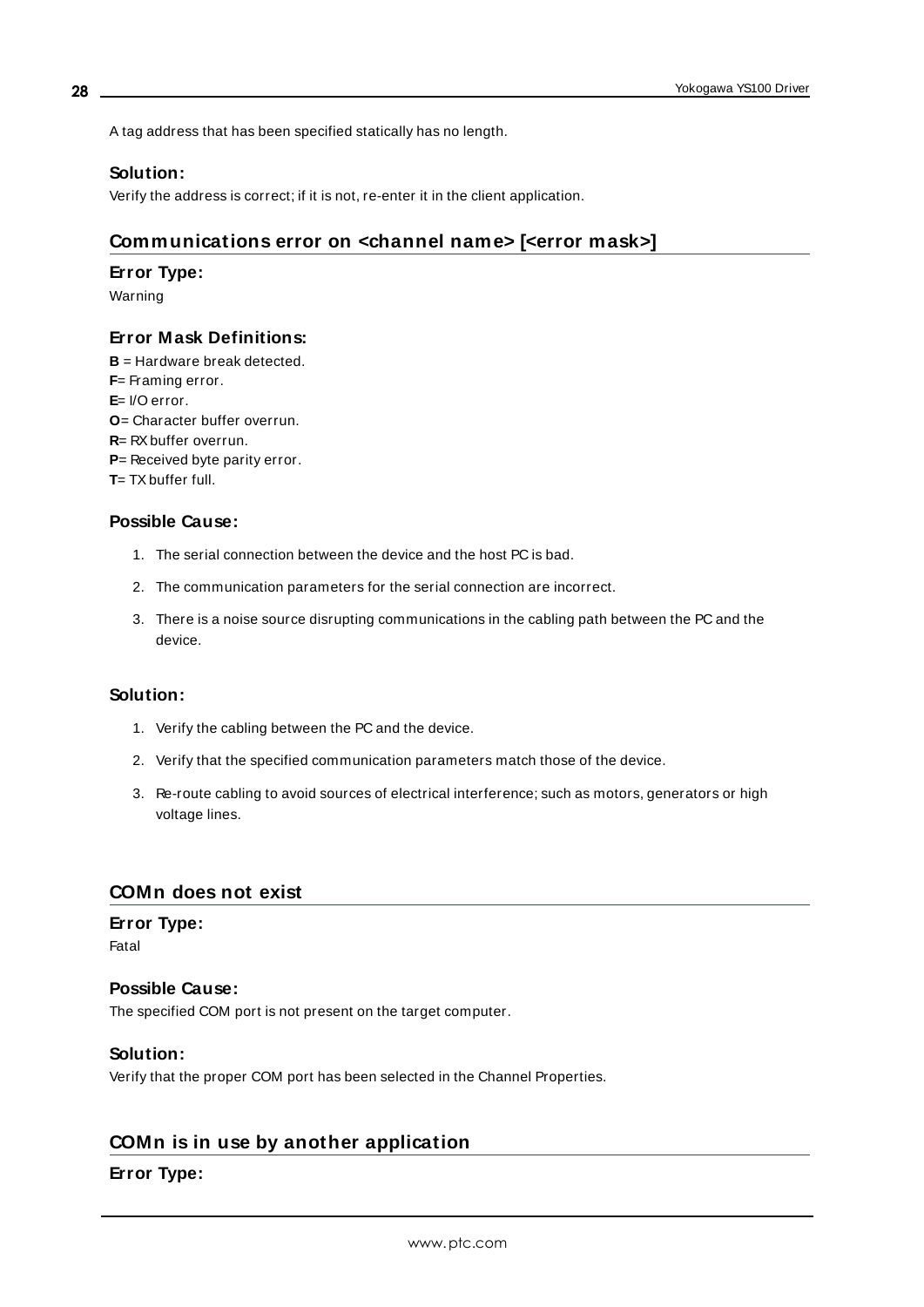#### Fatal

#### **Possible Cause:**

The serial port assigned to a channel is being used by another application.

#### **Solution:**

- 1. Verify that the correct port has been assigned to the channel.
- 2. Close the other application that is using the requested COM port.

#### <span id="page-28-0"></span>**Error opening COMn**

#### **Error Type:**

Fatal

#### **Possible Cause:**

The specified COM port could not be opened due to an internal hardware or software problem on the target computer.

#### **Solution:**

Verify that the COM port is functional and may be accessed by other Windows applications.

#### <span id="page-28-1"></span>**Unable to set communication parameters on COMn**

#### **Error Type:**

Fatal

#### **Possible Cause:**

The serial parameters for the specified COM port are not valid.

#### **Solution:**

<span id="page-28-2"></span>Verify the serial parameters and make any necessary changes.

#### **Device <device name> is not responding**

#### **Error Type:**

#### Serious

#### **Possible Cause:**

- 1. The serial connection between the device and the host PC is broken.
- 2. The communication parameters for the serial connection are incorrect.
- 3. The named device may have been assigned an incorrect Network ID.
- 4. The response from the device took longer to receive than the amount of time specified in the "Request Timeout" device setting.

#### **Solution:**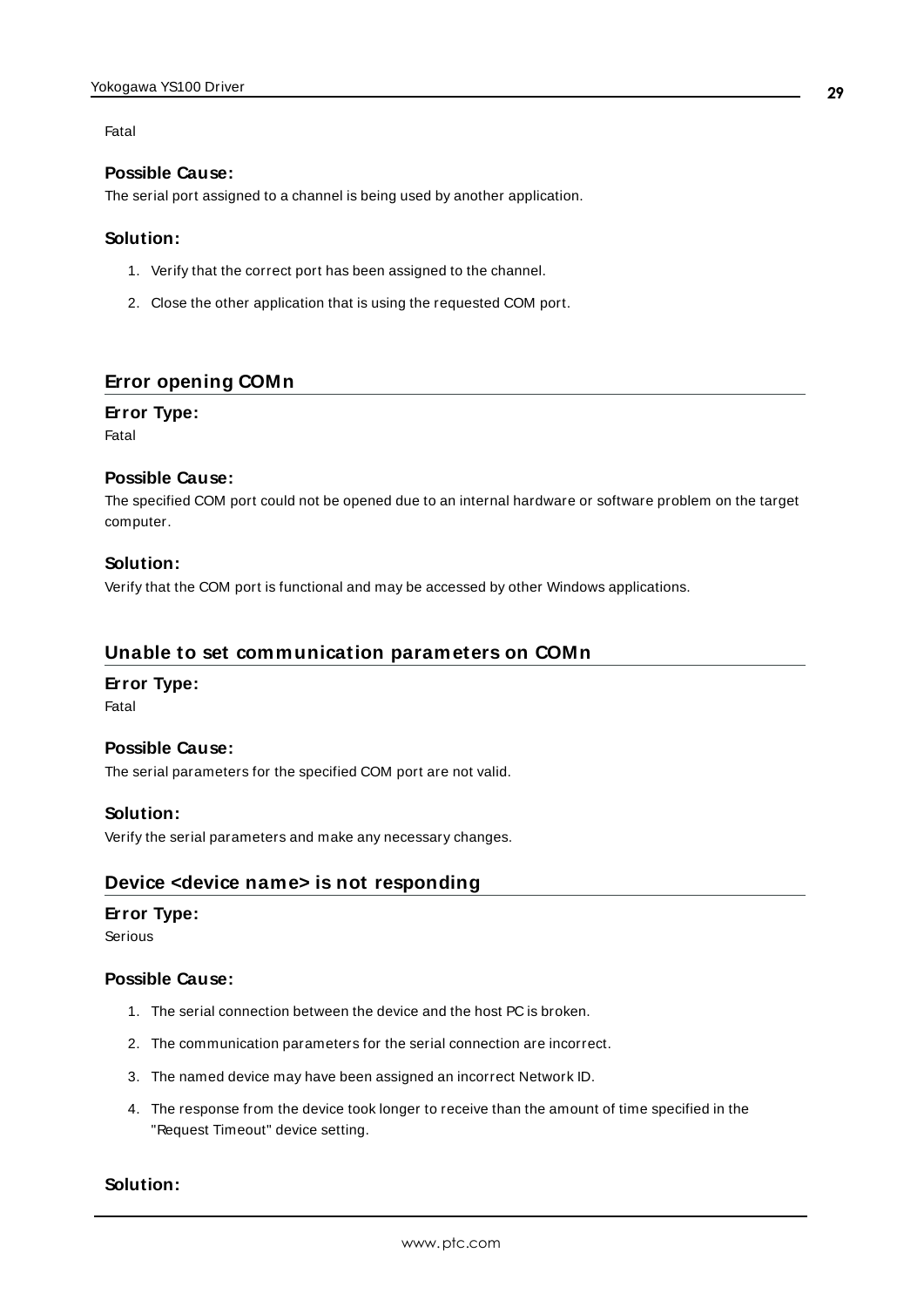- 1. Verify the cabling between the PC and the device.
- 2. Verify that the specified communication parameters match those of the device.
- 3. Verify that the Network ID given to the named device matches that of the actual device.
- 4. Increase the Request Timeout setting so that the entire response can be handled.

#### <span id="page-29-0"></span>**Unable to write to <address> on device <device name>**

#### **Error Type:**

Serious

#### **Possible Cause:**

- 1. The serial connection between the device and the host PC is broken.
- 2. The communication parameters for the serial connection are incorrect.
- 3. The named device may have been assigned an incorrect Network ID.

#### **Solution:**

- 1. Verify the cabling between the PC and the device.
- 2. Verify that the specified communication parameters match those of the device.
- 3. Verify that the Network ID given to the named device matches that of the actual device.

#### <span id="page-29-1"></span>**Failed to read static sinitialization data for device <device name>**

#### **Error Type:**

Serious

#### **Possible Cause:**

- 1. The serial connection between the device and the host PC is broken.
- 2. The communication parameters for the serial connection are incorrect.
- 3. The named device may have been assigned an incorrect Network ID.

#### **Solution:**

- 1. Verify the cabling between the PC and the device.
- 2. Verify that the specified communication parameters match those of the device.
- 3. Verify that the Network ID given to the named device matches that of the actual device.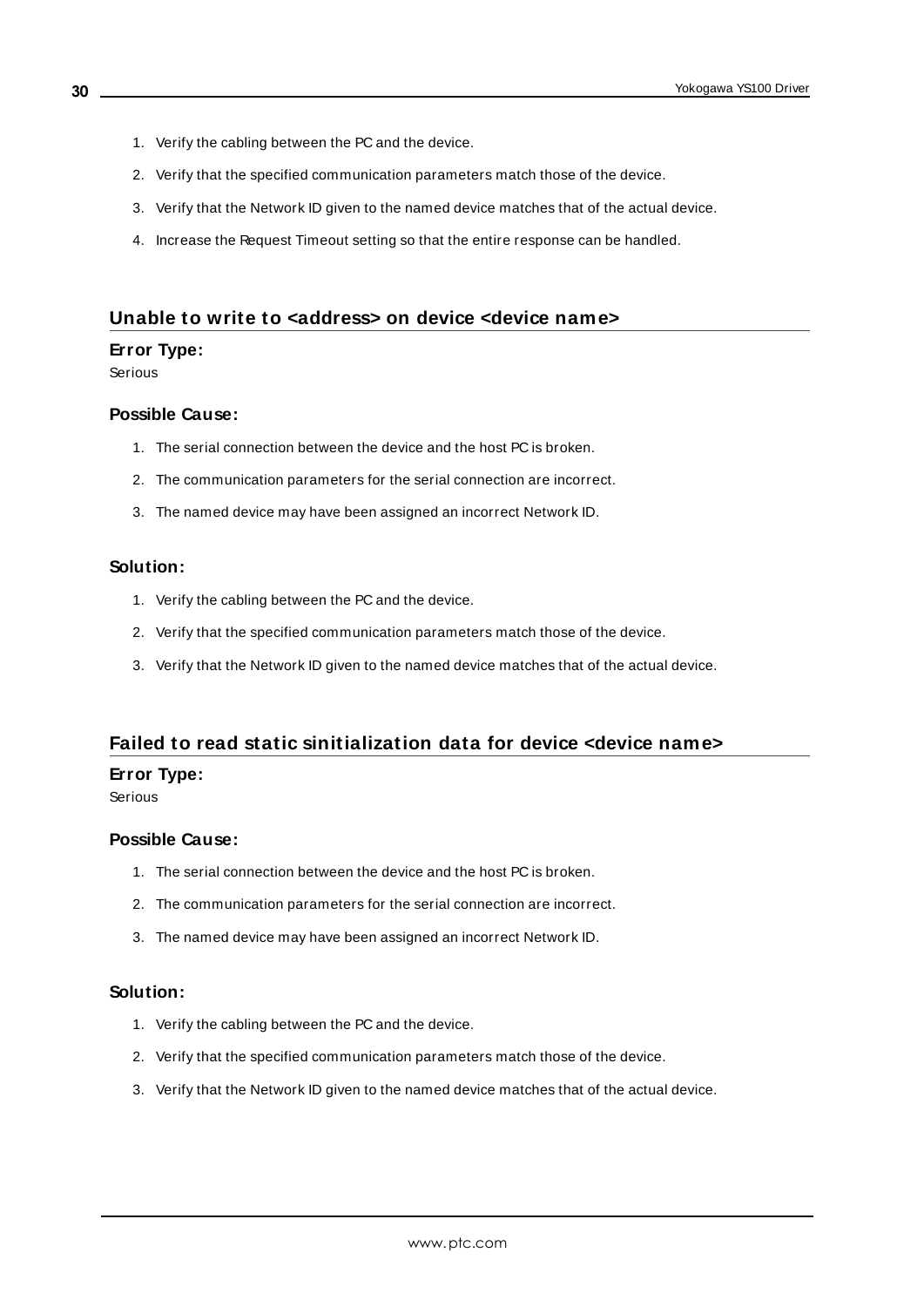### <span id="page-30-0"></span>**No response to watchdog write on device <device name>**

#### **Error Type:**

Serious

#### **Possible Cause:**

The driver did not receive a response to the watchdog timer command. Either the device is unable to accept the watchdog timer command or the device is not responding.

#### **Solution:**

Check communication parameters and cabling then restart the server.

## <span id="page-30-1"></span>**Received unexpected response for tag in block <tag name> on device <device name>**

#### **Error Type:**

Serious

#### **Possible Cause:**

- 1. An attempt has been made to reference a nonexistent location in the specified device.
- 2. If there was a break in connection between the driver and the device, the device may respond with a buffered response before responding to the current request.

#### **Solution:**

- 1. Verify the tags assigned to addresses in the specified range on the device and eliminate those that reference invalid locations.
- 2. If there was a cable disconnect, the driver will resynch with the device.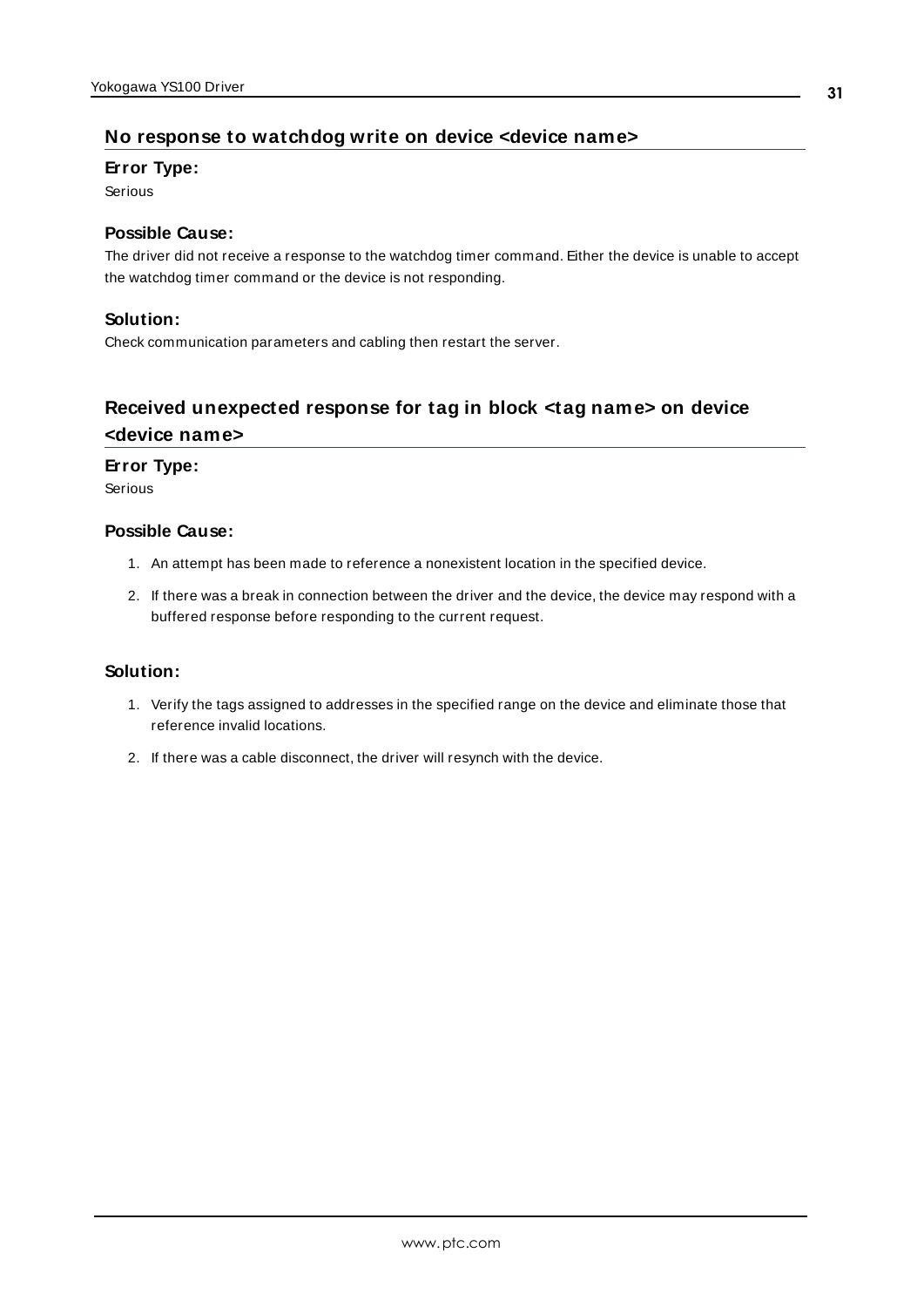## <span id="page-31-0"></span>Index

## **A**

Address <address> is out of range for the specified device or register [26](#page-25-1) Address Descriptions [19](#page-18-0) Allow Sub Groups [16](#page-15-0) Attempts Before Timeout [14](#page-13-1) Auto-Demotion [14](#page-13-0) Automatic Tag Database Generation [17](#page-16-0)

## **B**

Boolean [18](#page-17-1)

## **C**

Channel Assignment [11](#page-10-1) Communications error on <channel name> [<error mask>] [28](#page-27-0) Communications Timeouts [13-14](#page-12-1) COMn does not exist [28](#page-27-1) COMn is in use by another application [28](#page-27-2) Connect Timeout [13](#page-12-2) Create [16](#page-15-1)

## **D**

Data Collection [12](#page-11-2) Data Type <type> is not valid for device address <address> [26](#page-25-2) Data Types Description [18](#page-17-0) Delete [16](#page-15-2) Demote on Failure [14](#page-13-2) Demotion Period [14](#page-13-3) Device <device name> is not responding [29](#page-28-2) Device address <address> contains a syntax error [27](#page-26-0) Device address <address> is not supported by model <model name> [27](#page-26-1) Device address <address> is Read Only [27](#page-26-2) Device ID [5](#page-4-1)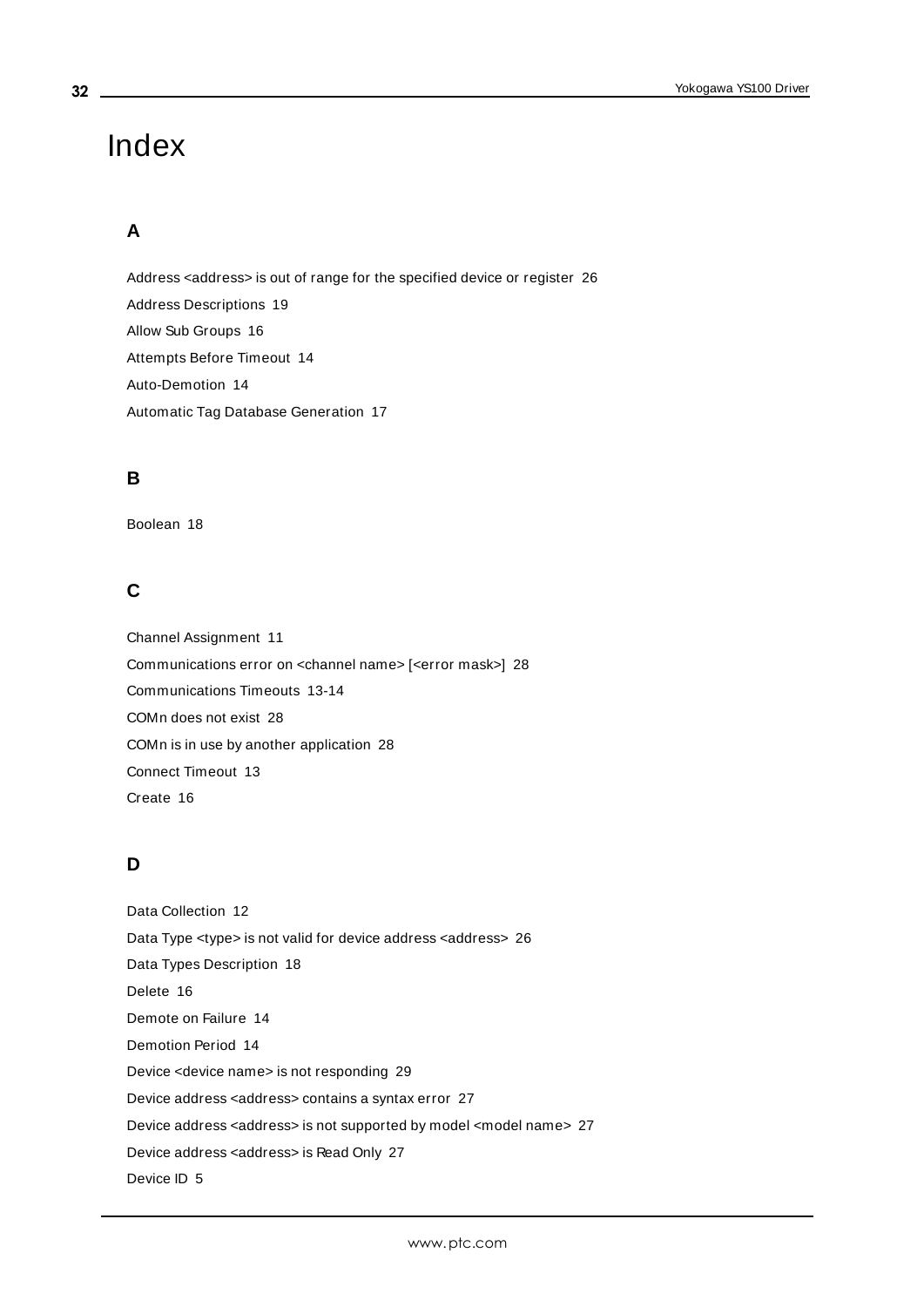Device Properties — Tag Generation [15](#page-14-0) Discard Requests when Demoted [15](#page-14-1) Do Not Scan, Demand Poll Only [13](#page-12-3) Driver [11](#page-10-2)

## **E**

Error Descriptions [26](#page-25-0) Error opening COMn [29](#page-28-0)

## **F**

Failed to read SM100 decimal placement data [30](#page-29-1) Float [18](#page-17-2) Framing [28](#page-27-3)

## **G**

General [11](#page-10-0) Generate [15](#page-14-2)

## **I**

ID [12](#page-11-3) Identification [11](#page-10-0) Initial Updates from Cache [13](#page-12-4) Inter-Request Delay [14](#page-13-4)

## **M**

Mask [28](#page-27-0) Missing address [27](#page-26-3) Model [11](#page-10-3)

## **N**

Name [11](#page-10-4) Network [5](#page-4-2)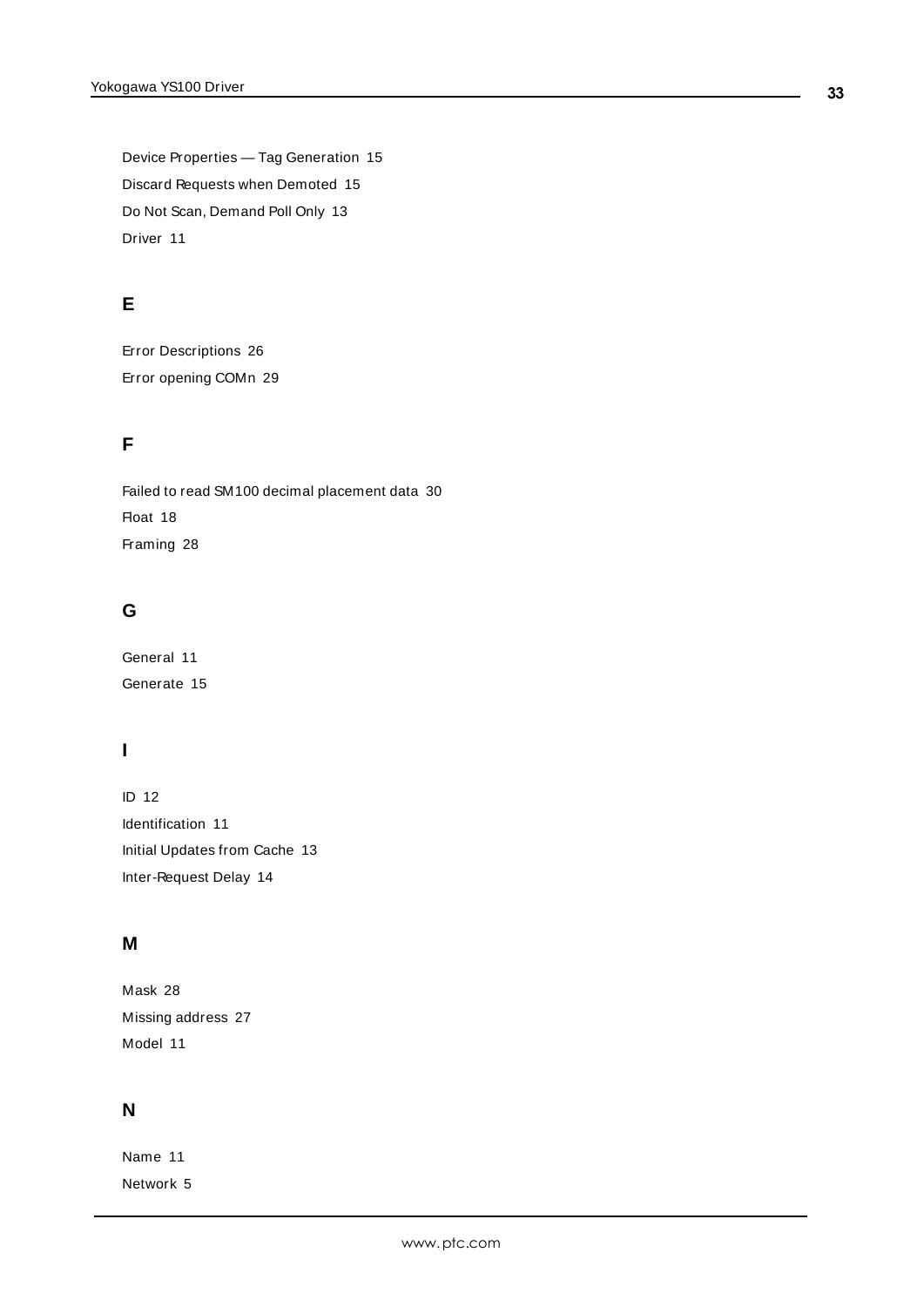No response to watchdog write on device <device name> [31](#page-30-0)

## **O**

On Device Startup [15](#page-14-3) On Duplicate Tag [16](#page-15-3) On Property Change [15](#page-14-4) Operating Mode [12](#page-11-0) Overrun [28](#page-27-4) Overview [4](#page-3-1) Overwrite [16](#page-15-4)

### **P**

Parent Group [16](#page-15-5) Parity [28](#page-27-5)

## **R**

Received unexpected response for tag in block <tag name> on device <device name> [31](#page-30-1) Redundancy [17](#page-16-2) Request Timeout [14](#page-13-5) Respect Tag-Specified Scan Rate [13](#page-12-5)

## **S**

Scan Mode [12](#page-11-4) Settings [17](#page-16-1) Setup [5](#page-4-0) Short [18](#page-17-3) Simulated [12](#page-11-5) String [18](#page-17-4)

## **T**

Tag Generation [15](#page-14-0) Timeouts to Demote [14](#page-13-6)